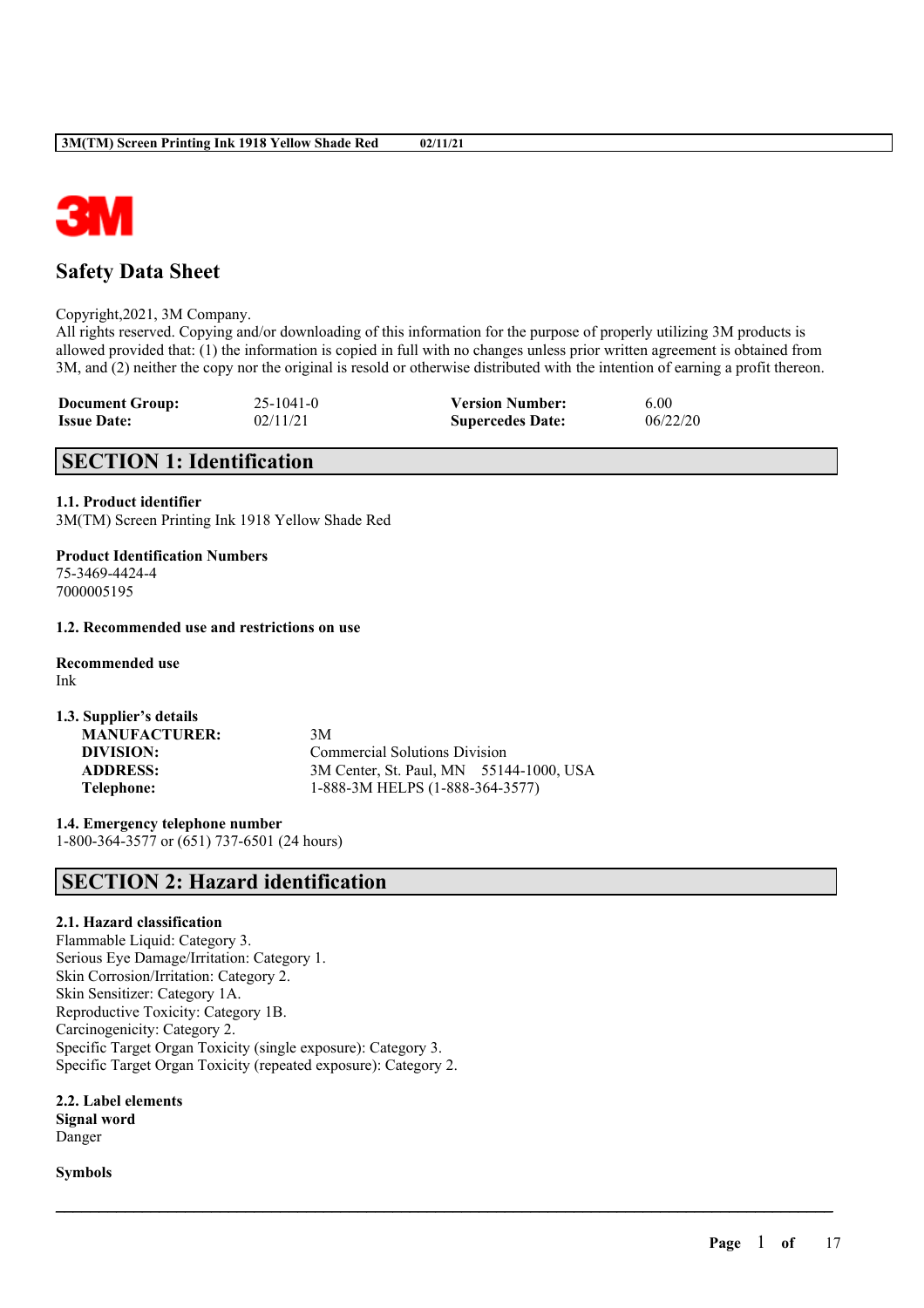Flame | Corrosion | Exclamation mark | Health Hazard |

#### **Pictograms**



**Hazard Statements** Flammable liquid and vapor.

Causes serious eye damage. Causes skin irritation. May cause an allergic skin reaction. May cause drowsiness or dizziness. May damage fertility or the unborn child. Suspected of causing cancer.

May cause damage to organs through prolonged or repeated exposure: blood or blood-forming organs |

### **Precautionary Statements**

#### **Prevention:**

Obtain special instructions before use. Do not handle until all safety precautions have been read and understood. Keep away from heat/sparks/open flames/hot surfaces. - No smoking. Ground/bond container and receiving equipment. Use only non-sparking tools. Take precautionary measures against static discharge. Keep container tightly closed. Use explosion-proof electrical/ventilating/lighting equipment. Do not breathe dust/fume/gas/mist/vapors/spray. Use only outdoors or in a well-ventilated area. Wear protective gloves and eye/face protection. Wash thoroughly after handling. Contaminated work clothing must not be allowed out of the workplace.

#### **Response:**

IF INHALED: Remove person to fresh air and keep comfortable for breathing. IF ON SKIN (or hair): Take off immediately all contaminated clothing. Rinse skin with water/shower. IF IN EYES: Rinse cautiously with water for several minutes. Remove contact lenses, if present and easy to do. Continue rinsing. Immediately call a POISON CENTER or doctor/physician. If skin irritation or rash occurs: Get medical advice/attention. Wash contaminated clothing before reuse. IF exposed or concerned: Get medical advice/attention. In case of fire: Use a fire fighting agent suitable for flammable liquids such as dry chemical or carbon dioxide to extinguish. **Storage:**

 $\mathcal{L}_\mathcal{L} = \mathcal{L}_\mathcal{L} = \mathcal{L}_\mathcal{L} = \mathcal{L}_\mathcal{L} = \mathcal{L}_\mathcal{L} = \mathcal{L}_\mathcal{L} = \mathcal{L}_\mathcal{L} = \mathcal{L}_\mathcal{L} = \mathcal{L}_\mathcal{L} = \mathcal{L}_\mathcal{L} = \mathcal{L}_\mathcal{L} = \mathcal{L}_\mathcal{L} = \mathcal{L}_\mathcal{L} = \mathcal{L}_\mathcal{L} = \mathcal{L}_\mathcal{L} = \mathcal{L}_\mathcal{L} = \mathcal{L}_\mathcal{L}$ 

## Keep container tightly closed. Keep cool. Store locked up in a well-ventilated place.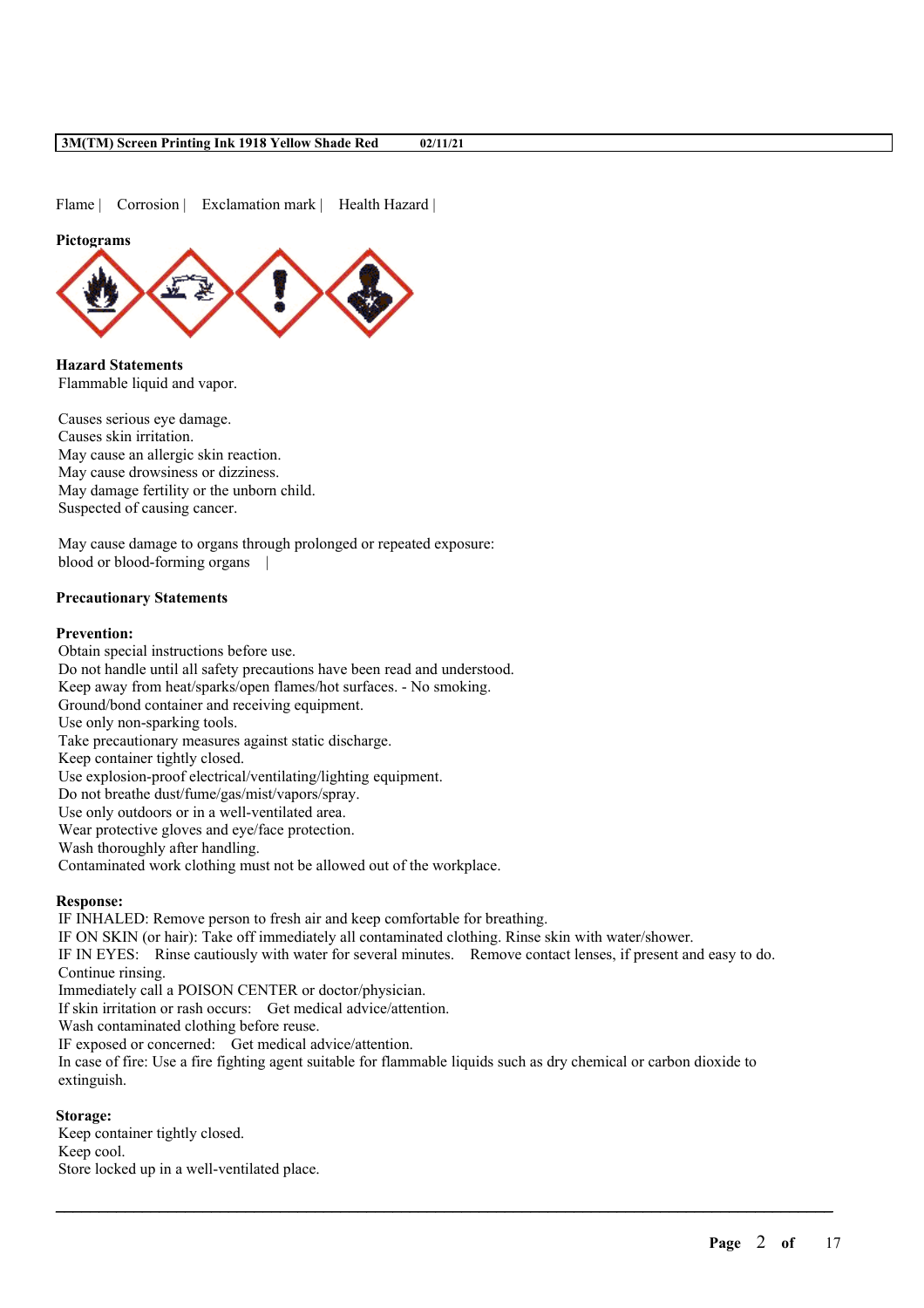### **Disposal:**

Dispose of contents/container in accordance with applicable local/regional/national/international regulations.

8% of the mixture consists of ingredients of unknown acute oral toxicity. 8% of the mixture consists of ingredients of unknown acute dermal toxicity. 15% of the mixture consists of ingredients of unknown acute inhalation toxicity.

# **SECTION 3: Composition/information on ingredients**

| Ingredient                                                               | <b>C.A.S. No.</b> | % by Wt                     |
|--------------------------------------------------------------------------|-------------------|-----------------------------|
| <b>CYCLOHEXANONE</b>                                                     | 108-94-1          | 30 Trade Secret *<br>$20 -$ |
| C.I. PIGMENT RED 254                                                     | 84632-65-5        | $10 -$<br>20 Trade Secret * |
| ETHYL 3-ETHOXYPROPIONATE                                                 | 763-69-9          | $10 -$<br>20 Trade Secret * |
| VINYL ACETATE-VINYL ALCOHOL-VINYL                                        | 25086-48-0        | $10 -$<br>20 Trade Secret * |
| <b>CHLORIDE POLYMER</b>                                                  |                   |                             |
| 2-BUTOXYETHYL ACETATE                                                    | $112 - 07 - 2$    | 10 Trade Secret *<br>$5 -$  |
| <b>ACRYLIC POLYMER</b>                                                   | Trade Secret*     | $5 -$<br>10 Trade Secret *  |
| POLYMERIC PLASTICIZER                                                    | Trade Secret*     | $5 -$<br>10 Trade Secret *  |
| EPOXIDIZED SOYBEAN OIL                                                   | 8013-07-8         | 5 Trade Secret *<br>$1 -$   |
| Poly(oxy-1,2-ethanediyl), .alpha.-[3-[3-(2H-benzotriazol- $ 104810-48-2$ |                   | $< 0.7$ Trade Secret $*$    |
| 2-yl)-5-(1,1-dimethylethyl)-4-hydroxyphenyl]-1-                          |                   |                             |
| oxopropyl]-.omega.-hydroxy-                                              |                   |                             |
| Polymeric Benzotriazole                                                  | 104810-47-1       | $< 0.7$ Trade Secret *      |
| $\text{Bis}(1,2,2,6,6\text{-pentamethyl-4-piperidinyl})$ sebacate        | 41556-26-7        | $< 0.5$ Trade Secret $*$    |
| <b>CALCIUM 2-ETHYLHEXANOATE</b>                                          | $136 - 51 - 6$    | $< 0.5$ Trade Secret $*$    |
| HEAVY AROMATIC SOLVENT NAPHTHA                                           | 64742-94-5        | $< 0.5$ Trade Secret $*$    |
| (PETROLEUM)                                                              |                   |                             |
| Methyl Methacrylate                                                      | $80 - 62 - 6$     | $< 0.5$ Trade Secret $*$    |
| TOLUENE                                                                  | 108-88-3          | $0.5$ Trade Secret $*$      |
| ZINC 2-ETHYLHEXANOATE                                                    | $136 - 53 - 8$    | $< 0.5$ Trade Secret $*$    |
| Naphthalene                                                              | $91 - 20 - 3$     | $< 0.1$ Trade Secret $*$    |
| Triphenyl Phosphite                                                      | $101 - 02 - 0$    | $< 0.1$ Trade Secret $*$    |

\*The specific chemical identity and/or exact percentage (concentration) of this composition has been withheld as a trade secret.

# **SECTION 4: First aid measures**

#### **4.1. Description of first aid measures**

#### **Inhalation:**

Remove person to fresh air. If you feel unwell, get medical attention.

#### **Skin Contact:**

Immediately wash with soap and water. Remove contaminated clothing and wash before reuse. If signs/symptoms develop, get medical attention.

### **Eye Contact:**

Immediately flush with large amounts of water for at least 15 minutes. Remove contact lenses if easy to do. Continue rinsing. Immediately get medical attention.

 $\mathcal{L}_\mathcal{L} = \mathcal{L}_\mathcal{L} = \mathcal{L}_\mathcal{L} = \mathcal{L}_\mathcal{L} = \mathcal{L}_\mathcal{L} = \mathcal{L}_\mathcal{L} = \mathcal{L}_\mathcal{L} = \mathcal{L}_\mathcal{L} = \mathcal{L}_\mathcal{L} = \mathcal{L}_\mathcal{L} = \mathcal{L}_\mathcal{L} = \mathcal{L}_\mathcal{L} = \mathcal{L}_\mathcal{L} = \mathcal{L}_\mathcal{L} = \mathcal{L}_\mathcal{L} = \mathcal{L}_\mathcal{L} = \mathcal{L}_\mathcal{L}$ 

#### **If Swallowed:**

Rinse mouth. If you feel unwell, get medical attention.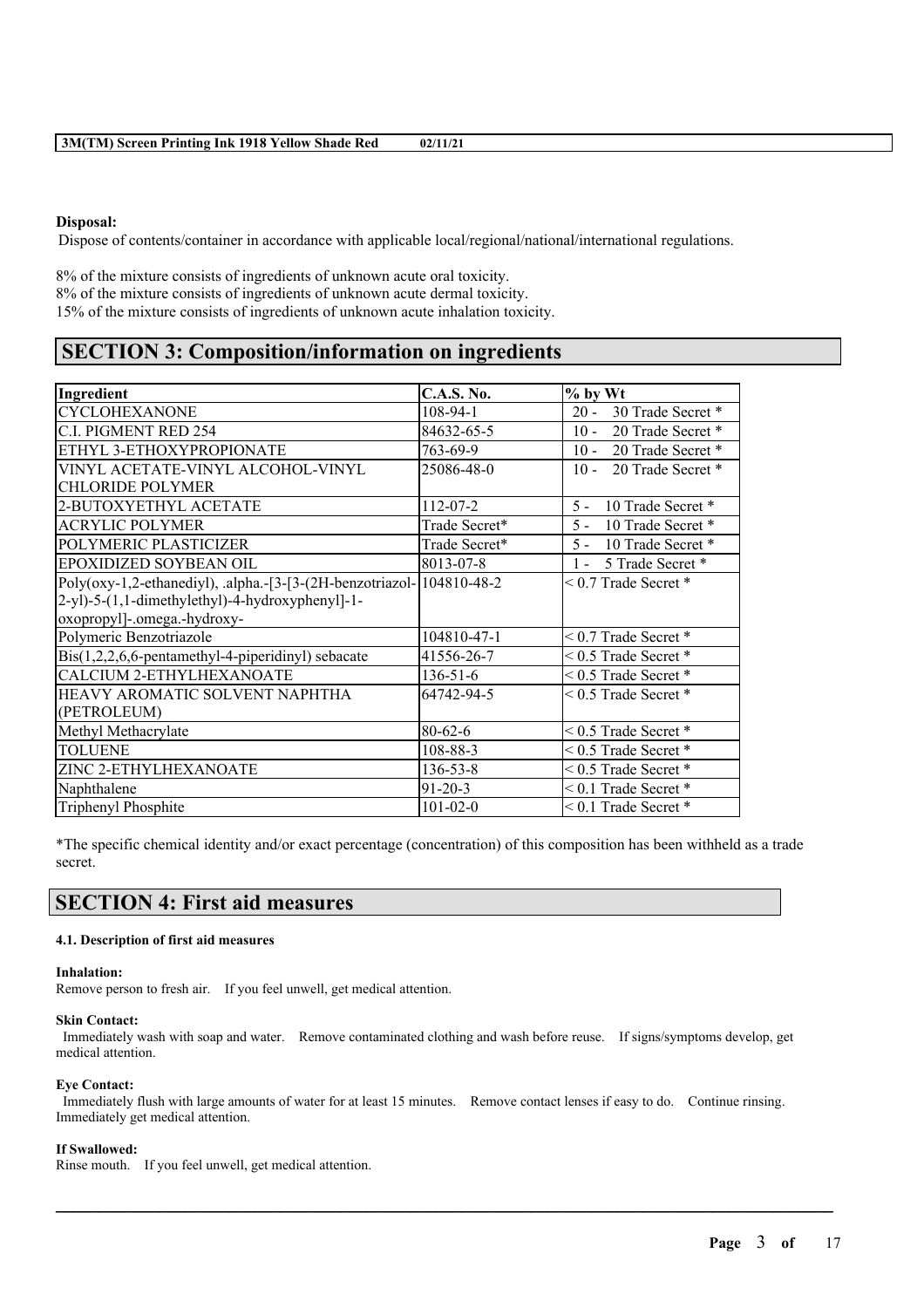#### **4.2. Most important symptoms and effects, both acute and delayed**

Allergic skin reaction (redness, swelling, blistering, and itching). Serious damage to the eyes (corneal cloudiness, severe pain, tearing, ulcerations, and significantly impaired or loss of vision). Central nervous system depression (headache, dizziness, drowsiness, incoordination, nausea, slurred speech, giddiness, and unconsciousness). Target organ effects following prolonged or repeated exposure. See Section 11 for additional details.

### **4.3. Indication of any immediate medical attention and special treatment required** Not applicable.

# **SECTION 5: Fire-fighting measures**

#### **5.1. Suitable extinguishing media**

In case of fire: Use a fire fighting agent suitable for flammable liquids such as dry chemical or carbon dioxide to extinguish.

#### **5.2. Special hazards arising from the substance or mixture**

Closed containers exposed to heat from fire may build pressure and explode.

#### **Hazardous Decomposition or By-Products**

| <b>Substance</b>  | <b>Condition</b>  |
|-------------------|-------------------|
| Carbon monoxide   | During Combustion |
| Carbon dioxide    | During Combustion |
| Hydrogen Chloride | During Combustion |

### **5.3. Special protective actions for fire-fighters**

Water may not effectively extinguish fire; however, it should be used to keep fire-exposed containers and surfaces cool and prevent explosive rupture. Wear full protective clothing, including helmet, self-contained, positive pressure or pressure demand breathing apparatus, bunker coat and pants, bands around arms, waist and legs, face mask, and protective covering for exposed areas of the head.

# **SECTION 6: Accidental release measures**

### **6.1. Personal precautions, protective equipment and emergency procedures**

Evacuate area. Keep away from heat/sparks/open flames/hot surfaces. - No smoking. Use only non-sparking tools. Ventilate the area with fresh air. For large spill, or spills in confined spaces, provide mechanical ventilation to disperse or exhaust vapors, in accordance with good industrial hygiene practice. Warning! A motor could be an ignition source and could cause flammable gases or vapors in the spill area to burn or explode. Refer to other sections of this SDS for information regarding physical and health hazards, respiratory protection, ventilation, and personal protective equipment.

#### **6.2. Environmental precautions**

Avoid release to the environment. For larger spills, cover drains and build dikes to prevent entry into sewer systems or bodies of water.

#### **6.3. Methods and material for containment and cleaning up**

Contain spill. Cover spill area with a fire extinguishing foam that is resistant to polar solvents. Working from around the edges of the spill inward, cover with bentonite, vermiculite, or commercially available inorganic absorbent material. Mix in sufficient absorbent until it appears dry. Remember, adding an absorbent material does not remove a physical, health, or environmental hazard. Collect as much of the spilled material as possible using non-sparking tools. Place in a metal container approved for transportation by appropriate authorities. Clean up residue with detergent and water. Seal the container. Dispose of collected material as soon as possible in accordance with applicable local/regional/national/international regulations.

 $\mathcal{L}_\mathcal{L} = \mathcal{L}_\mathcal{L} = \mathcal{L}_\mathcal{L} = \mathcal{L}_\mathcal{L} = \mathcal{L}_\mathcal{L} = \mathcal{L}_\mathcal{L} = \mathcal{L}_\mathcal{L} = \mathcal{L}_\mathcal{L} = \mathcal{L}_\mathcal{L} = \mathcal{L}_\mathcal{L} = \mathcal{L}_\mathcal{L} = \mathcal{L}_\mathcal{L} = \mathcal{L}_\mathcal{L} = \mathcal{L}_\mathcal{L} = \mathcal{L}_\mathcal{L} = \mathcal{L}_\mathcal{L} = \mathcal{L}_\mathcal{L}$ 

# **SECTION 7: Handling and storage**

## **7.1. Precautions for safe handling**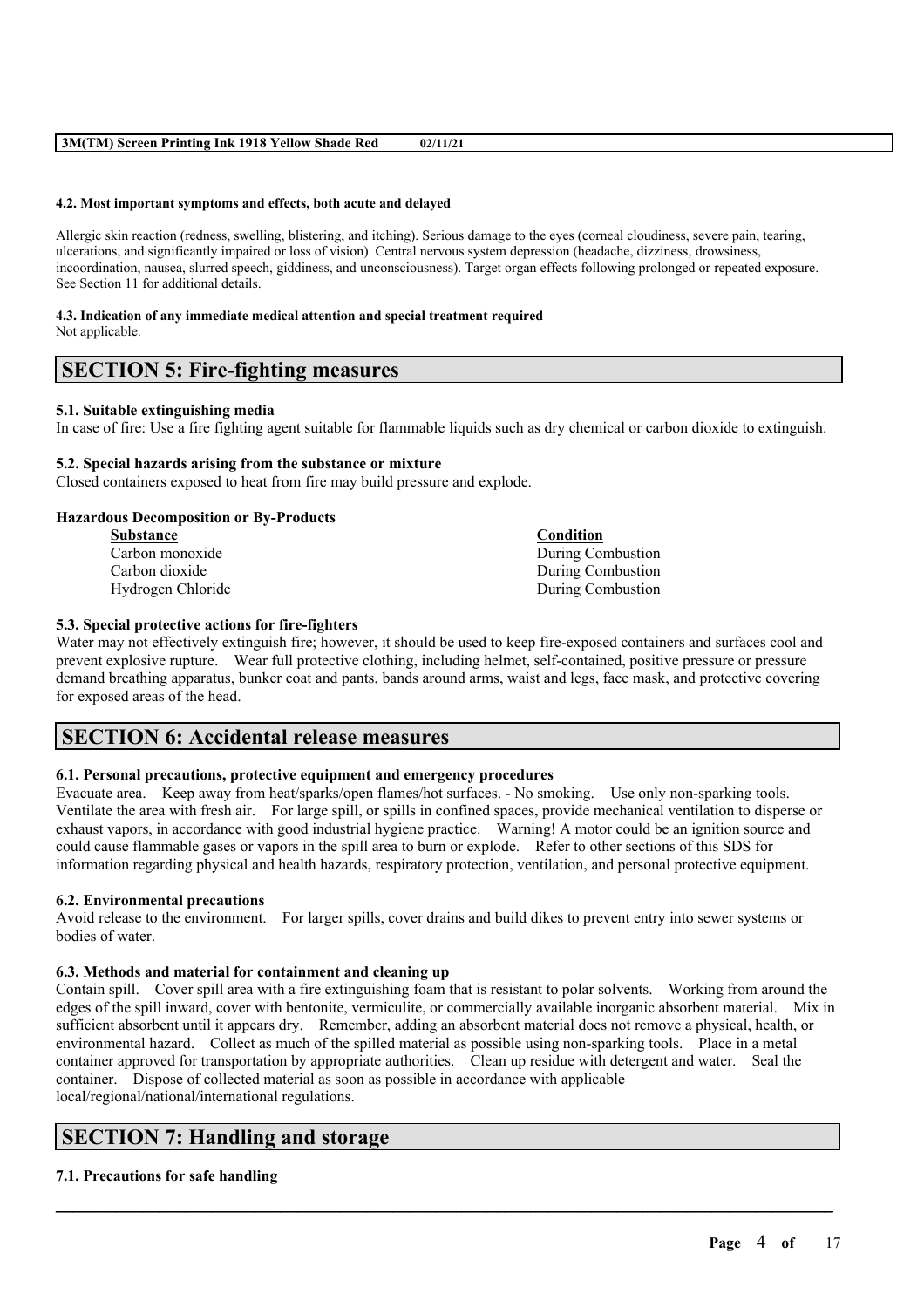For industrial/occupational use only. Not for consumer sale or use. Do not handle until all safety precautions have been read and understood. Keep away from heat/sparks/open flames/hot surfaces. - No smoking. Use only non-sparking tools. Take precautionary measures against static discharge. Do not breathe dust/fume/gas/mist/vapors/spray. Do not get in eyes, on skin, or on clothing. Do not eat, drink or smoke when using this product. Wash thoroughly after handling. Contaminated work clothing should not be allowed out of the workplace. Avoid release to the environment. Wash contaminated clothing before reuse. Avoid contact with oxidizing agents (eg. chlorine, chromic acid etc.) Wear low static or properly grounded shoes. Use personal protective equipment (gloves, respirators, etc.) as required. To minimize the risk of ignition, determine applicable electrical classifications for the process using this product and select specific local exhaust ventilation equipment to avoid flammable vapor accumulation. Ground/bond container and receiving equipment if there is potential for static electricity accumulation during transfer.

### **7.2. Conditions for safe storage including any incompatibilities**

Store in a well-ventilated place. Keep container tightly closed. Keep cool. Protect from sunlight. Store away from heat. Store away from acids. Store away from oxidizing agents.

# **SECTION 8: Exposure controls/personal protection**

#### **8.1. Control parameters**

### **Occupational exposure limits**

If a component is disclosed in section 3 but does not appear in the table below, an occupational exposure limit is not available for the component.

| Ingredient            | <b>C.A.S. No.</b> | Agency       | Limit type                 | <b>Additional Comments</b> |
|-----------------------|-------------------|--------------|----------------------------|----------------------------|
| <b>TOLUENE</b>        | 108-88-3          | <b>ACGIH</b> | TWA:20 ppm                 | A4: Not class, as human    |
|                       |                   |              |                            | carcin, Ototoxicant        |
| <b>TOLUENE</b>        | 108-88-3          | <b>OSHA</b>  | TWA:200 ppm;CEIL:300 ppm   |                            |
| <b>CYCLOHEXANONE</b>  | $108 - 94 - 1$    | <b>ACGIH</b> | TWA:20 ppm;STEL:50 ppm     | A3: Confirmed animal       |
|                       |                   |              |                            | carcin., Danger of         |
|                       |                   |              |                            | cutaneous absorption       |
| <b>CYCLOHEXANONE</b>  | $108-94-1$        | <b>OSHA</b>  | $TWA:200$ mg/m $3(50$ ppm) |                            |
| 2-BUTOXYETHYL ACETATE | $112 - 07 - 2$    | <b>ACGIH</b> | TWA:20 ppm                 | A3: Confirmed animal       |
|                       |                   |              |                            | carcin.                    |
| Methyl Methacrylate   | $80-62-6$         | <b>ACGIH</b> | TWA:50 ppm;STEL:100 ppm    | A4: Not class. as human    |
|                       |                   |              |                            | carcin, Dermal             |
|                       |                   |              |                            | Sensitizer                 |
| Methyl Methacrylate   | $80 - 62 - 6$     | <b>OSHA</b>  | TWA:410 mg/m3(100 ppm)     |                            |
| Naphthalene           | $91 - 20 - 3$     | <b>ACGIH</b> | $TWA:10$ ppm               | A3: Confirmed animal       |
|                       |                   |              |                            | carcin., Danger of         |
|                       |                   |              |                            | cutaneous absorption       |
| Naphthalene           | $91-20-3$         | <b>OSHA</b>  | TWA:50 mg/m3(10 ppm)       |                            |

ACGIH : American Conference of Governmental Industrial Hygienists

AIHA : American Industrial Hygiene Association

CMRG : Chemical Manufacturer's Recommended Guidelines

OSHA : United States Department of Labor - Occupational Safety and Health Administration

TWA: Time-Weighted-Average

STEL: Short Term Exposure Limit

CEIL: Ceiling

#### **8.2. Exposure controls**

## **8.2.1. Engineering controls**

Use general dilution ventilation and/or local exhaust ventilation to control airborne exposures to below relevant Exposure Limits and/or control dust/fume/gas/mist/vapors/spray. If ventilation is not adequate, use respiratory protection equipment. Use explosion-proof ventilation equipment.

 $\mathcal{L}_\mathcal{L} = \mathcal{L}_\mathcal{L} = \mathcal{L}_\mathcal{L} = \mathcal{L}_\mathcal{L} = \mathcal{L}_\mathcal{L} = \mathcal{L}_\mathcal{L} = \mathcal{L}_\mathcal{L} = \mathcal{L}_\mathcal{L} = \mathcal{L}_\mathcal{L} = \mathcal{L}_\mathcal{L} = \mathcal{L}_\mathcal{L} = \mathcal{L}_\mathcal{L} = \mathcal{L}_\mathcal{L} = \mathcal{L}_\mathcal{L} = \mathcal{L}_\mathcal{L} = \mathcal{L}_\mathcal{L} = \mathcal{L}_\mathcal{L}$ 

## **8.2.2. Personal protective equipment (PPE)**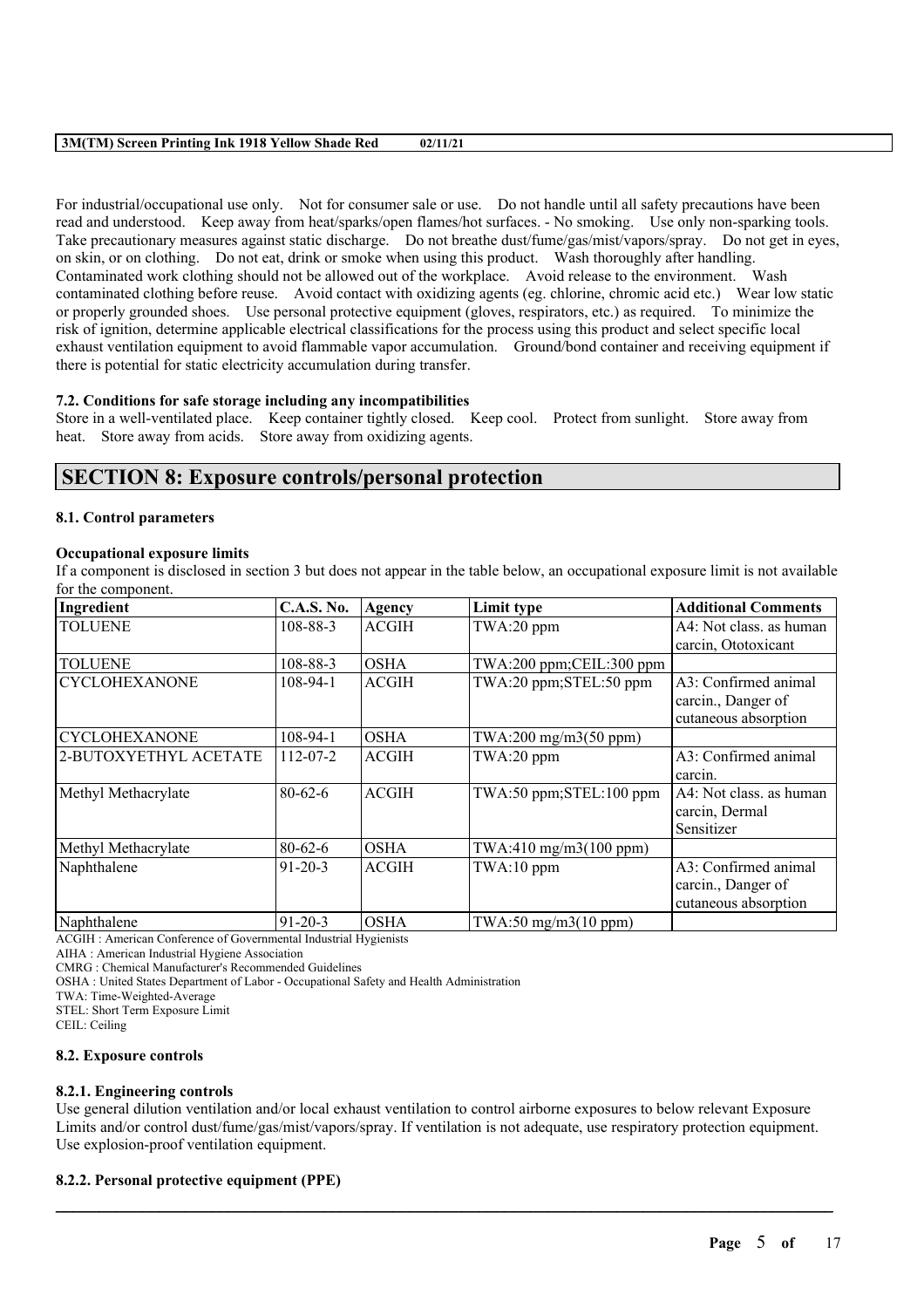#### **Eye/face protection**

Select and use eye/face protection to prevent contact based on the results of an exposure assessment. The following eye/face protection(s) are recommended: Full Face Shield

Indirect Vented Goggles

## **Skin/hand protection**

Select and use gloves and/or protective clothing approved to relevant local standards to prevent skin contact based on the results of an exposure assessment. Selection should be based on use factors such as exposure levels, concentration of the substance or mixture, frequency and duration, physical challenges such as temperature extremes, and other use conditions. Consult with your glove and/or protective clothing manufacturer for selection of appropriate compatible gloves/protective clothing. Note: Nitrile gloves may be worn over polymer laminate gloves to improve dexterity. Gloves made from the following material(s) are recommended: Polymer laminate

If this product is used in a manner that presents a higher potential for exposure (eg. spraying, high splash potential etc.), then use of protective coveralls may be necessary. Select and use body protection to prevent contact based on the results of an exposure assessment. The following protective clothing material(s) are recommended: Apron - polymer laminate

## **Respiratory protection**

An exposure assessment may be needed to decide if a respirator is required. If a respirator is needed, use respirators as part of a full respiratory protection program. Based on the results of the exposure assessment, select from the following respirator type(s) to reduce inhalation exposure:

Half facepiece or full facepiece air-purifying respirator suitable for organic vapors and particulates

For questions about suitability for a specific application, consult with your respirator manufacturer.

# **SECTION 9: Physical and chemical properties**

## **9.1. Information on basic physical and chemical properties**

| Appearance                             |                                          |
|----------------------------------------|------------------------------------------|
| <b>Physical state</b>                  | Liquid                                   |
| Color                                  | Red                                      |
| <b>Specific Physical Form:</b>         | Liquid                                   |
| Odor                                   | Solvent                                  |
| <b>Odor threshold</b>                  | No Data Available                        |
| pН                                     | Not Applicable                           |
| <b>Melting point</b>                   | Not Applicable                           |
| <b>Boiling Point</b>                   | $>=312$ °F                               |
| <b>Flash Point</b>                     | 120 °F [ <i>Test Method</i> :Closed Cup] |
| <b>Evaporation rate</b>                | No Data Available                        |
| <b>Flammability (solid, gas)</b>       | Not Applicable                           |
| <b>Flammable Limits(LEL)</b>           | $0.5\%$                                  |
| <b>Flammable Limits(UEL)</b>           | $8.7\%$                                  |
| <b>Vapor Pressure</b>                  | $\leq$ =3.4 mmHg [@ 20 °C]               |
| <b>Vapor Density</b>                   | $>1$ [Ref Std: AIR=1]                    |
| <b>Density</b>                         | $1.07$ g/ml                              |
| <b>Specific Gravity</b>                | $1.07$ [Ref Std:WATER=1]                 |
| <b>Solubility in Water</b>             | Moderate                                 |
| Solubility- non-water                  | No Data Available                        |
| Partition coefficient: n-octanol/water | No Data Available                        |
| <b>Autoignition temperature</b>        | >640 °F                                  |
|                                        |                                          |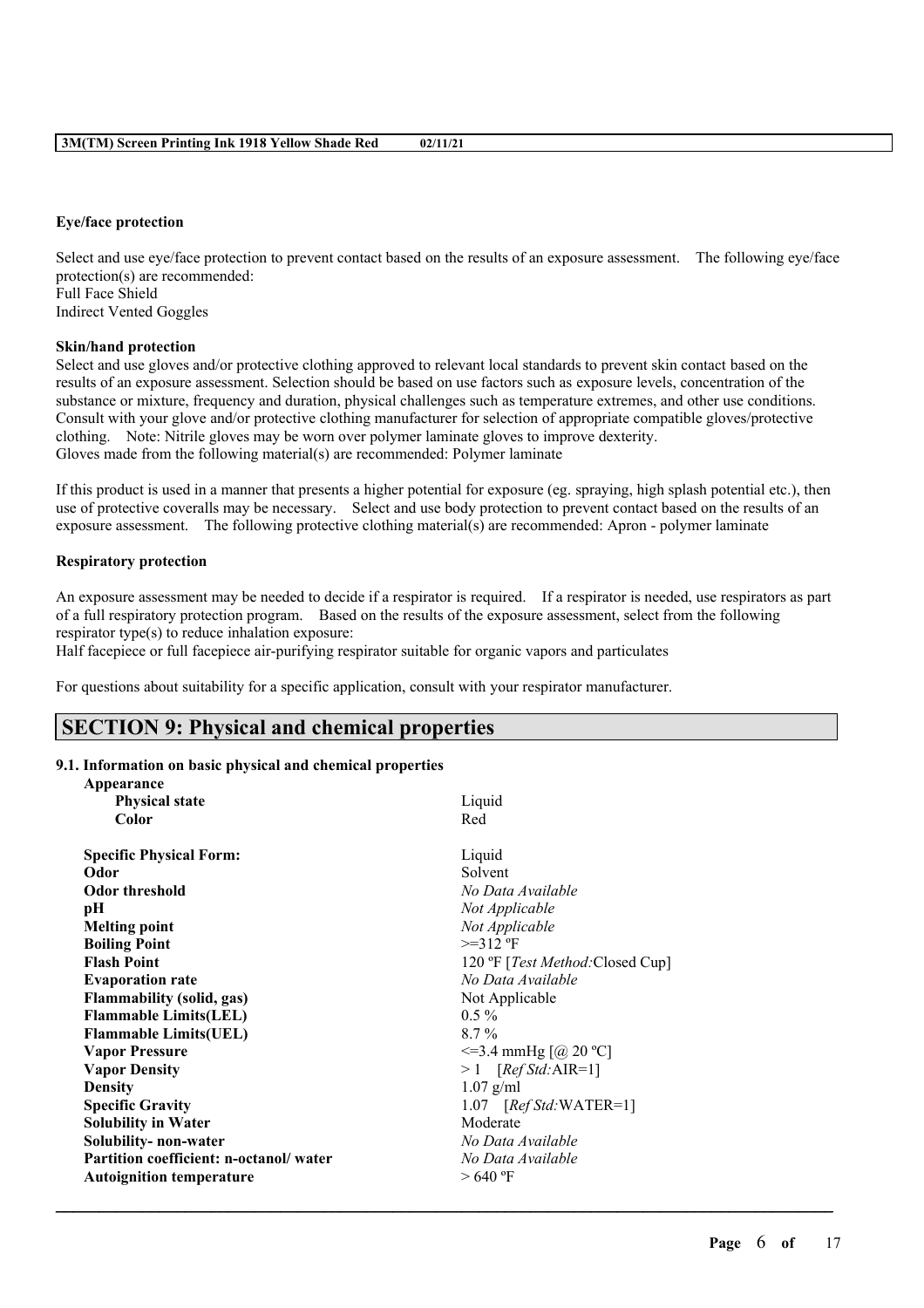| <b>Decomposition temperature</b>          | No Data Available                                      |
|-------------------------------------------|--------------------------------------------------------|
| <b>Viscosity</b>                          | 5,000 - 7,000 centipoise [Test Method: Tested per ASTM |
|                                           | protocol                                               |
| <b>Volatile Organic Compounds</b>         | 558 g/l [Details: As formulated]                       |
| <b>Volatile Organic Compounds</b>         | 604 g/l [Details: After manufacturing thinning]        |
| Percent volatile                          | $45.0 - 55.0 \%$                                       |
| <b>VOC Less H2O &amp; Exempt Solvents</b> | 558 g/l [ <i>Details</i> : As formulated]              |
| <b>VOC Less H2O &amp; Exempt Solvents</b> | 604 g/l [Details: After manufacturing thinning]        |
|                                           |                                                        |

# **SECTION 10: Stability and reactivity**

### **10.1. Reactivity**

This material may be reactive with certain agents under certain conditions - see the remaining headings in this section.

**10.2. Chemical stability** Stable.

# **10.3. Possibility of hazardous reactions**

Hazardous polymerization will not occur.

**10.4. Conditions to avoid** Heat Sparks and/or flames

#### **10.5. Incompatible materials** Strong oxidizing agents

## **10.6. Hazardous decomposition products**

None known.

**Substance Condition**

Refer to section 5.2 for hazardous decomposition products during combustion.

# **SECTION 11: Toxicological information**

The information below may not be consistent with the material classification in Section 2 if specific ingredient **classifications are mandated by a competent authority. In addition, toxicological data on ingredients may not be** reflected in the material classification and/or the signs and symptoms of exposure, because an ingredient may be present below the threshold for labeling, an ingredient may not be available for exposure, or the data may not be **relevant to the material as a whole.**

**11.1. Information on Toxicological effects**

**Signs and Symptoms of Exposure**

Based on test data and/or information on the components, this material may produce the following health effects:

## **Inhalation:**

May be harmful if inhaled.

Respiratory Tract Irritation: Signs/symptoms may include cough, sneezing, nasal discharge, headache, hoarseness, and nose and throat pain.

 $\mathcal{L}_\mathcal{L} = \mathcal{L}_\mathcal{L} = \mathcal{L}_\mathcal{L} = \mathcal{L}_\mathcal{L} = \mathcal{L}_\mathcal{L} = \mathcal{L}_\mathcal{L} = \mathcal{L}_\mathcal{L} = \mathcal{L}_\mathcal{L} = \mathcal{L}_\mathcal{L} = \mathcal{L}_\mathcal{L} = \mathcal{L}_\mathcal{L} = \mathcal{L}_\mathcal{L} = \mathcal{L}_\mathcal{L} = \mathcal{L}_\mathcal{L} = \mathcal{L}_\mathcal{L} = \mathcal{L}_\mathcal{L} = \mathcal{L}_\mathcal{L}$ 

May cause additional health effects (see below).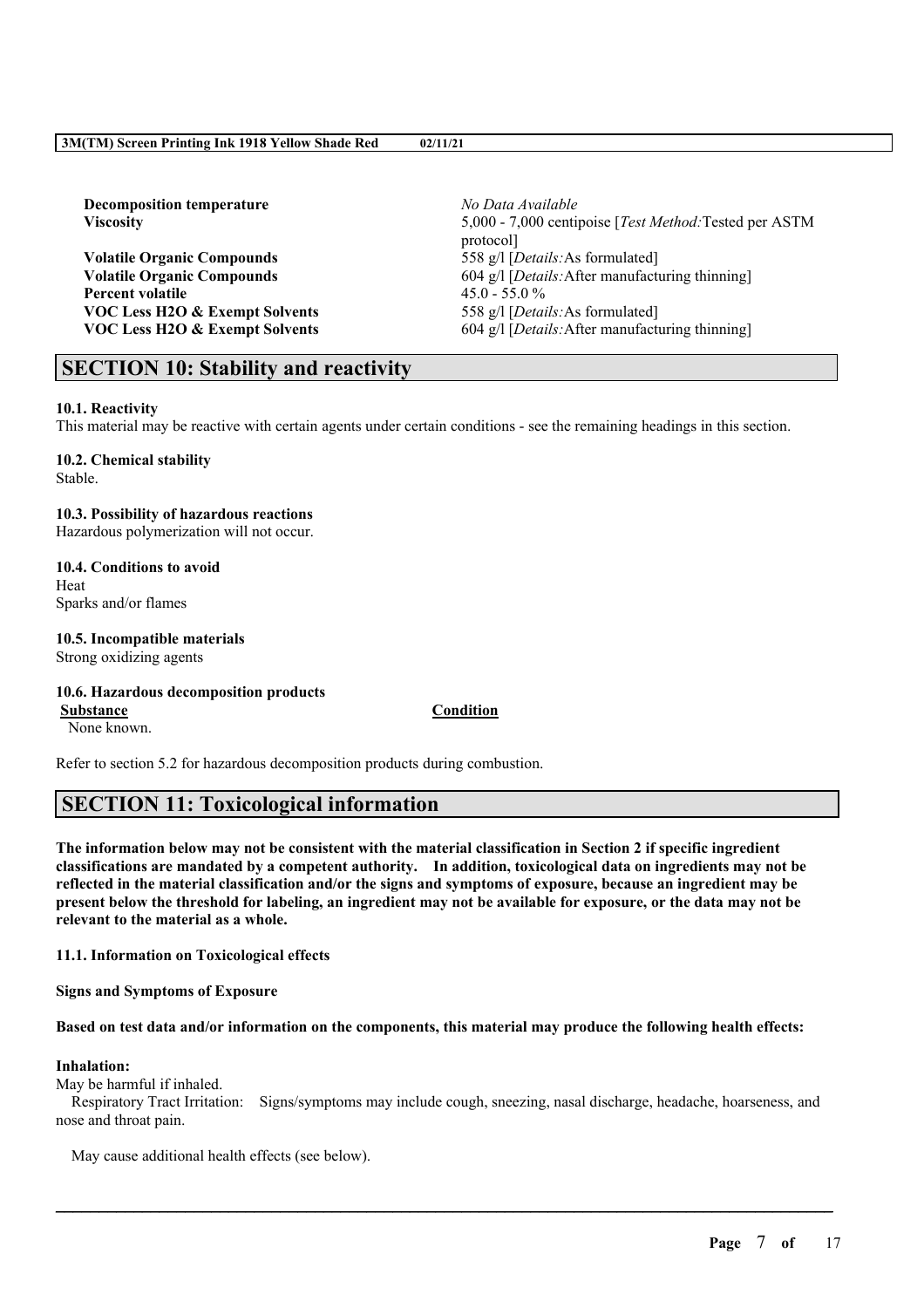#### **Skin Contact:**

May be harmful in contact with skin.

Skin Irritation: Signs/symptoms may include localized redness, swelling, itching, dryness, cracking, blistering, and pain. Allergic Skin Reaction (non-photo induced): Signs/symptoms may include redness, swelling, blistering, and itching.

#### **Eye Contact:**

Corrosive (Eye Burns): Signs/symptoms may include cloudy appearance of the cornea, chemical burns, severe pain, tearing, ulcerations, significantly impaired vision or complete loss of vision.

### **Ingestion:**

May be harmful if swallowed.

Gastrointestinal Irritation: Signs/symptoms may include abdominal pain, stomach upset, nausea, vomiting and diarrhea.

May cause additional health effects (see below).

### **Additional Health Effects:**

#### **Single exposure may cause target organ effects:**

Central Nervous System (CNS) Depression: Signs/symptoms may include headache, dizziness, drowsiness, incoordination, nausea, slowed reaction time, slurred speech, giddiness, and unconsciousness.

#### **Prolonged or repeated exposure may cause target organ effects:**

Blood Effects: Signs/symptoms may include generalized weakness and fatigue, skin pallor, changes in blood clotting time, internal bleeding, and/or hemoglobinemia.

#### **Reproductive/Developmental Toxicity:**

Contains a chemical or chemicals which can cause birth defects or other reproductive harm.

### **Carcinogenicity:**

Contains a chemical or chemicals which can cause cancer.

| Ingredient  | $\bigcap$ AS No.  | Class<br>Description               | Regulation                                          |
|-------------|-------------------|------------------------------------|-----------------------------------------------------|
| Naphthalene | $-20-$<br>$-91.7$ | 2B:<br>Grp<br>Possible human carc. | International<br>7 for Research on Cancer<br>Agency |
| Naphthalene | $-20-$<br>$-91$ . | Anticipated human carcinogen       | 'Nationai<br>Toxicology<br>Carcinogens<br>Program   |

#### **Toxicological Data**

If a component is disclosed in section 3 but does not appear in a table below, either no data are available for that endpoint or the data are not sufficient for classification.

## **Acute Toxicity**

| Name                        | Route                  | <b>Species</b> | Value                                                |
|-----------------------------|------------------------|----------------|------------------------------------------------------|
| Overall product             | Dermal                 |                | No data available; calculated ATE2,000 - 5,000 mg/kg |
| Overall product             | Inhalation-            |                | No data available; calculated ATE20 - 50 mg/l        |
|                             | Vapor $(4 \text{ hr})$ |                |                                                      |
| Overall product             | Ingestion              |                | No data available; calculated ATE2,000 - 5,000 mg/kg |
| <b>CYCLOHEXANONE</b>        | Dermal                 | Rabbit         | LD50 $>794, \leq 3160$ mg/kg                         |
| <b>CYCLOHEXANONE</b>        | Inhalation-            | Rat            | $LC50 > 6.2$ mg/l                                    |
|                             | Vapor (4               |                |                                                      |
|                             | hours)                 |                |                                                      |
| <b>CYCLOHEXANONE</b>        | Ingestion              | Rat            | LD50<br>$1,296$ mg/kg                                |
| ETHYL 3-ETHOXYPROPIONATE    | Dermal                 | Rabbit         | LD50<br>$4,080$ mg/kg                                |
| ETHYL 3-ETHOXYPROPIONATE    | Inhalation-            | Rat            | $LC50 > 14.4$ mg/l                                   |
|                             | Vapor (4               |                |                                                      |
|                             | hours)                 |                |                                                      |
| ETHYL 3-ETHOXYPROPIONATE    | Ingestion              | Rat            | LD50<br>$3,200$ mg/kg                                |
| C.I. PIGMENT RED 254        | Dermal                 | Rat            | $LD50 > 2,000$ mg/kg                                 |
| <b>C.I. PIGMENT RED 254</b> | Inhalation-            | Rat            | $LC50 > 2.25$ mg/l                                   |
|                             | Dust/Mist              |                |                                                      |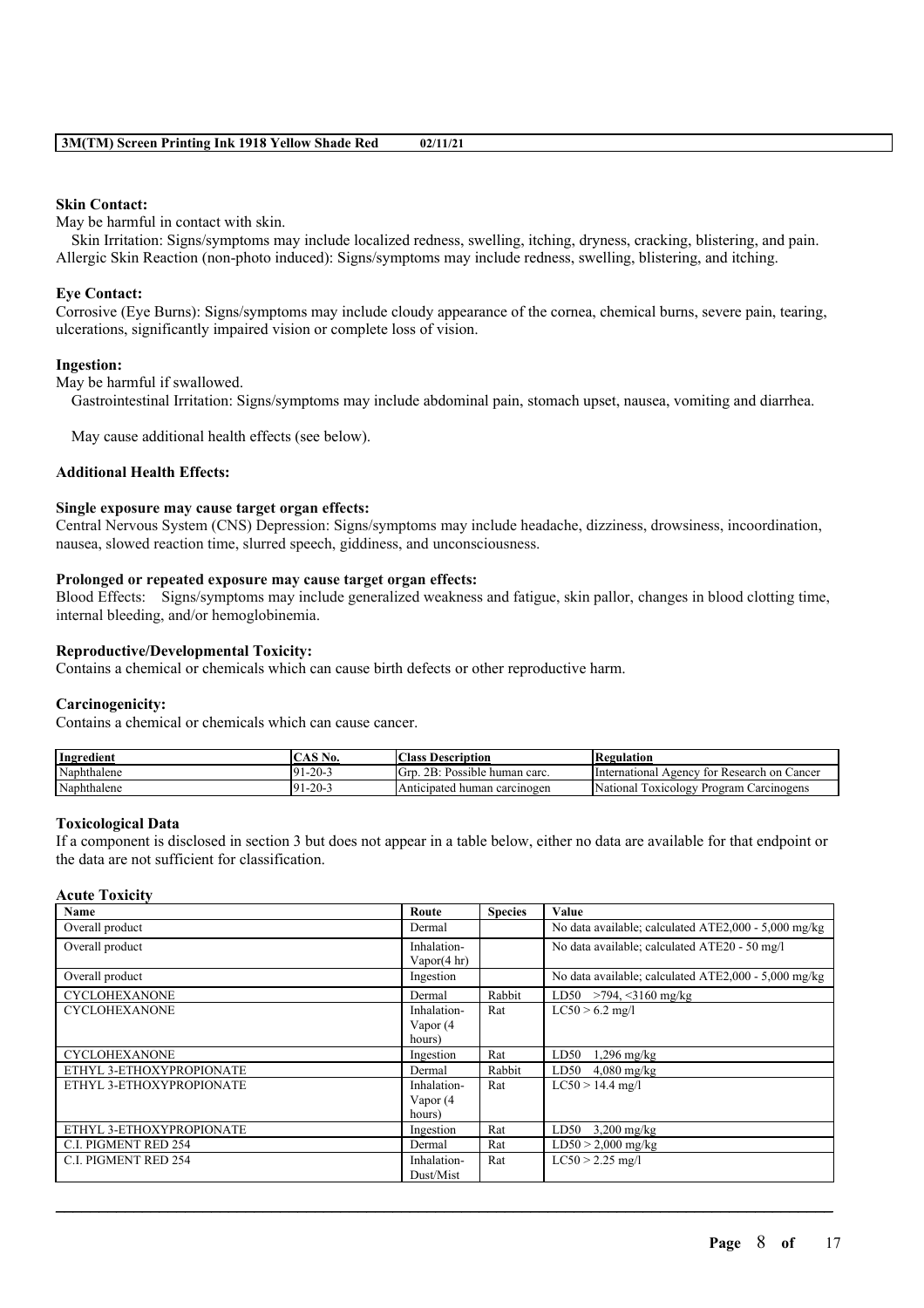|                                                                                                                                             | (4 hours)                             |                                |                                            |
|---------------------------------------------------------------------------------------------------------------------------------------------|---------------------------------------|--------------------------------|--------------------------------------------|
| C.I. PIGMENT RED 254                                                                                                                        | Ingestion                             | Rat                            | $LD50 > 5,000$ mg/kg                       |
| VINYL ACETATE-VINYL ALCOHOL-VINYL CHLORIDE<br><b>POLYMER</b>                                                                                | Dermal                                | Rabbit                         | $LD50 > 8,000$ mg/kg                       |
| VINYL ACETATE-VINYL ALCOHOL-VINYL CHLORIDE<br><b>POLYMER</b>                                                                                | Ingestion                             | Rat                            | $LD50 > 8,000$ mg/kg                       |
| 2-BUTOXYETHYL ACETATE                                                                                                                       | Inhalation-<br>Vapor                  | official<br>classifica<br>tion | LC50 estimated to be 10 - 20 mg/l          |
| 2-BUTOXYETHYL ACETATE                                                                                                                       | Dermal                                | Rabbit                         | $LD50 > 4,766$ mg/kg                       |
| 2-BUTOXYETHYL ACETATE                                                                                                                       | Ingestion                             | Rat                            | LD50 2,400 mg/kg                           |
| EPOXIDIZED SOYBEAN OIL                                                                                                                      | Dermal                                | Rabbit                         | $LD50 > 20,000$ mg/kg                      |
| EPOXIDIZED SOYBEAN OIL                                                                                                                      | Ingestion                             | Rat                            | $LD50 > 5,000$ mg/kg                       |
|                                                                                                                                             |                                       |                                | $LD50 > 2,000$ mg/kg                       |
| Poly(oxy-1,2-ethanediyl), .alpha.-[3-[3-(2H-benzotriazol-2-yl)-5-<br>(1,1-dimethylethyl)-4-hydroxyphenyl]-1-oxopropyl]-.omega.-<br>hydroxy- | Dermal                                | Rat                            |                                            |
| Poly(oxy-1,2-ethanediyl), .alpha.-[3-[3-(2H-benzotriazol-2-yl)-5-<br>(1,1-dimethylethyl)-4-hydroxyphenyl]-1-oxopropyl]-.omega.-<br>hydroxy- | Inhalation-<br>Dust/Mist<br>(4 hours) | Rat                            | $LC50 > 5.8$ mg/l                          |
| Poly(oxy-1,2-ethanediyl), .alpha.-[3-[3-(2H-benzotriazol-2-yl)-5-<br>(1,1-dimethylethyl)-4-hydroxyphenyl]-1-oxopropyl]-.omega.-<br>hydroxy- | Ingestion                             | Rat                            | $LD50 > 5,000$ mg/kg                       |
| Polymeric Benzotriazole                                                                                                                     | Dermal                                | Rat                            | $LD50 > 2,000$ mg/kg                       |
| Polymeric Benzotriazole                                                                                                                     | Inhalation-<br>Dust/Mist<br>(4 hours) | Rat                            | $LC50 > 5.8$ mg/l                          |
| Polymeric Benzotriazole                                                                                                                     | Ingestion                             | Rat                            | $LD50 > 5,000$ mg/kg                       |
| HEAVY AROMATIC SOLVENT NAPHTHA (PETROLEUM)                                                                                                  | Inhalation-<br>Vapor                  |                                | LC50 estimated to be 20 - 50 mg/l          |
| HEAVY AROMATIC SOLVENT NAPHTHA (PETROLEUM)                                                                                                  | Dermal                                | Rabbit                         | $LD50 > 2,000$ mg/kg                       |
| HEAVY AROMATIC SOLVENT NAPHTHA (PETROLEUM)                                                                                                  | Ingestion                             | Rat                            | $LD50 > 5,000$ mg/kg                       |
| Bis(1,2,2,6,6-pentamethyl-4-piperidinyl) sebacate                                                                                           | Dermal                                |                                | LD50 estimated to be $2,000 - 5,000$ mg/kg |
| $Dis(1,2,2,6,6\text{-pentamethyl-4-piperidinyl})$ sebacate                                                                                  | Ingestion                             | Rat                            | LD50 $3,125 \text{ mg/kg}$                 |
| <b>TOLUENE</b>                                                                                                                              | Dermal                                | Rat                            | LD50 12,000 mg/kg                          |
| <b>TOLUENE</b>                                                                                                                              | Inhalation-<br>Vapor (4<br>hours)     | Rat                            | $LC50$ 30 mg/l                             |
| <b>TOLUENE</b>                                                                                                                              | Ingestion                             | Rat                            | LD50 5,550 mg/kg                           |
| ZINC 2-ETHYLHEXANOATE                                                                                                                       | Dermal                                |                                | LD50 estimated to be $> 5,000$ mg/kg       |
| ZINC 2-ETHYLHEXANOATE                                                                                                                       | Ingestion                             | Rat                            | $LD50 > 5,000$ mg/kg                       |
| Methyl Methacrylate                                                                                                                         | Dermal                                | Rabbit                         | $LD50 > 5,000$ mg/kg                       |
| Methyl Methacrylate                                                                                                                         | Inhalation-<br>Vapor (4<br>hours)     | Rat                            | $LC50$ 29 mg/l                             |
| Methyl Methacrylate                                                                                                                         | Ingestion                             | Rat                            | $LD50$ 7,900 mg/kg                         |
| CALCIUM 2-ETHYLHEXANOATE                                                                                                                    | Dermal                                | Rabbit                         | $LD50 > 5,000$ mg/kg                       |
| CALCIUM 2-ETHYLHEXANOATE                                                                                                                    | Inhalation-<br>Dust/Mist<br>(4 hours) | Rat                            | $LC50 > 1.2$ mg/l                          |
| CALCIUM 2-ETHYLHEXANOATE                                                                                                                    | Ingestion                             | Rat                            | $LD50 > 5,000$ mg/kg                       |
| Naphthalene                                                                                                                                 | Dermal                                | Human                          | LD50 estimated to be 2,000 - 5,000 mg/kg   |
| Naphthalene                                                                                                                                 | Inhalation-<br>Vapor                  | Human                          | LC50 estimated to be 20 - 50 mg/l          |
| Naphthalene                                                                                                                                 | Ingestion                             | Human                          | LD50 estimated to be 300 - 2,000 mg/kg     |
| Triphenyl Phosphite                                                                                                                         | Dermal                                | Rabbit                         | $LD50 > 2,000$ mg/kg                       |
| <b>Triphenyl Phosphite</b>                                                                                                                  | Inhalation-<br>Dust/Mist<br>(4 hours) | Rat                            | $LC50 > 1.7$ mg/l                          |
| Triphenyl Phosphite                                                                                                                         | Ingestion                             | Rat                            | $1,590$ mg/kg<br>LD50                      |
|                                                                                                                                             |                                       |                                |                                            |

 $\overline{ATE}$  = acute toxicity estimate

## **Skin Corrosion/Irritation**

| Name      | $\sim$<br><b>Species</b> | $\mathbf{v}$<br>Value |
|-----------|--------------------------|-----------------------|
| OHEXANONE | Rabbit                   | .<br>Irritant         |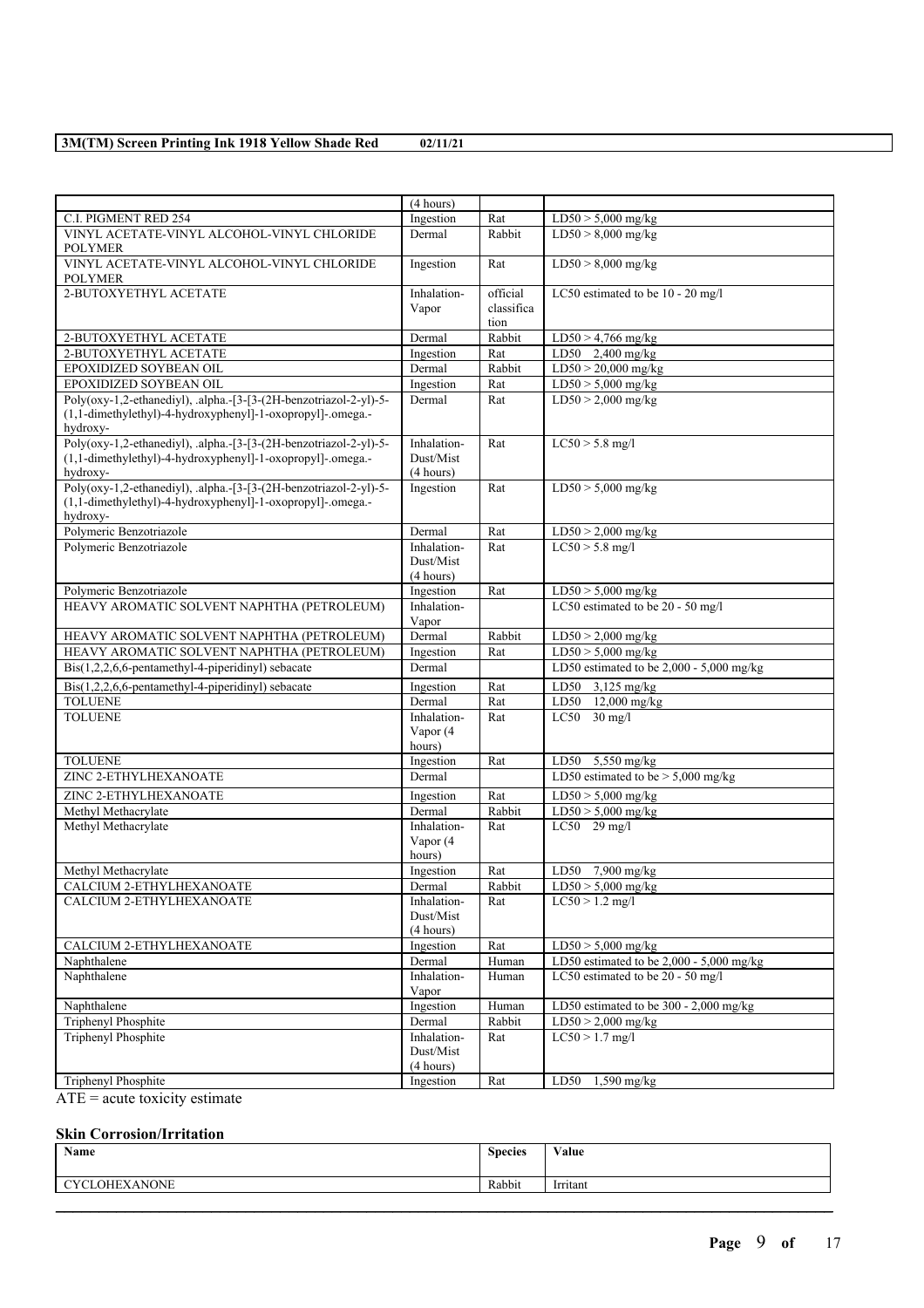| ETHYL 3-ETHOXYPROPIONATE                                               | Rabbit    | No significant irritation |
|------------------------------------------------------------------------|-----------|---------------------------|
|                                                                        |           |                           |
| <b>C.I. PIGMENT RED 254</b>                                            | Rabbit    | No significant irritation |
| VINYL ACETATE-VINYL ALCOHOL-VINYL CHLORIDE POLYMER                     | Professio | No significant irritation |
|                                                                        | nal       |                           |
|                                                                        | judgeme   |                           |
|                                                                        | nt        |                           |
| 2-BUTOXYETHYL ACETATE                                                  | Rabbit    | Minimal irritation        |
| EPOXIDIZED SOYBEAN OIL                                                 | Rabbit    | No significant irritation |
| Poly(oxy-1,2-ethanediyl), .alpha.-[3-[3-(2H-benzotriazol-2-yl)-5-(1,1- | Rabbit    | No significant irritation |
| dimethylethyl)-4-hydroxyphenyl]-1-oxopropyl]-.omega.-hydroxy-          |           |                           |
| Polymeric Benzotriazole                                                | Rabbit    | No significant irritation |
| HEAVY AROMATIC SOLVENT NAPHTHA (PETROLEUM)                             | Rabbit    | Minimal irritation        |
| $Dis(1,2,2,6,6-pentamethyl-4-piperidinyl)$ sebacate                    | Rabbit    | No significant irritation |
| <b>TOLUENE</b>                                                         | Rabbit    | Irritant                  |
| ZINC 2-ETHYLHEXANOATE                                                  | Rabbit    | Mild irritant             |
| Methyl Methacrylate                                                    | Human     | Mild irritant             |
|                                                                        | and       |                           |
|                                                                        | animal    |                           |
| CALCIUM 2-ETHYLHEXANOATE                                               | Rabbit    | No significant irritation |
| Naphthalene                                                            | Rabbit    | Minimal irritation        |
| Triphenyl Phosphite                                                    | Rabbit    | Irritant                  |

# **Serious Eye Damage/Irritation**

| Name                                                                   | <b>Species</b> | Value                     |
|------------------------------------------------------------------------|----------------|---------------------------|
|                                                                        |                |                           |
| <b>CYCLOHEXANONE</b>                                                   | In vitro       | Corrosive                 |
|                                                                        | data           |                           |
| ETHYL 3-ETHOXYPROPIONATE                                               | Rabbit         | Mild irritant             |
| <b>C.I. PIGMENT RED 254</b>                                            | Rabbit         | No significant irritation |
| VINYL ACETATE-VINYL ALCOHOL-VINYL CHLORIDE POLYMER                     | Professio      | No significant irritation |
|                                                                        | nal            |                           |
|                                                                        | judgeme        |                           |
|                                                                        | nt             |                           |
| 2-BUTOXYETHYL ACETATE                                                  | Rabbit         | Mild irritant             |
| EPOXIDIZED SOYBEAN OIL                                                 | Rabbit         | No significant irritation |
| Poly(oxy-1,2-ethanediyl), .alpha.-[3-[3-(2H-benzotriazol-2-yl)-5-(1,1- | Rabbit         | No significant irritation |
| dimethylethyl)-4-hydroxyphenyl]-1-oxopropyl]-.omega.-hydroxy-          |                |                           |
| Polymeric Benzotriazole                                                | Rabbit         | No significant irritation |
| HEAVY AROMATIC SOLVENT NAPHTHA (PETROLEUM)                             | Rabbit         | Mild irritant             |
| $\text{Bis}(1,2,2,6,6\text{-pentamethyl-4-piperidinyl})$ sebacate      | Rabbit         | No significant irritation |
| <b>TOLUENE</b>                                                         | Rabbit         | Moderate irritant         |
| ZINC 2-ETHYLHEXANOATE                                                  | Rabbit         | Severe irritant           |
| Methyl Methacrylate                                                    | Rabbit         | Moderate irritant         |
| CALCIUM 2-ETHYLHEXANOATE                                               | Rabbit         | Corrosive                 |
| Naphthalene                                                            | Rabbit         | No significant irritation |
| Triphenyl Phosphite                                                    | Rabbit         | Moderate irritant         |

## **Skin Sensitization**

| <b>Name</b>                                                            | <b>Species</b> | Value          |
|------------------------------------------------------------------------|----------------|----------------|
| <b>CYCLOHEXANONE</b>                                                   | Guinea         | Not classified |
|                                                                        | pig            |                |
| ETHYL 3-ETHOXYPROPIONATE                                               | Guinea         | Not classified |
|                                                                        | pig            |                |
| EPOXIDIZED SOYBEAN OIL                                                 | Guinea         | Not classified |
|                                                                        | pig            |                |
| Poly(oxy-1,2-ethanediyl), .alpha.-[3-[3-(2H-benzotriazol-2-yl)-5-(1,1- | Guinea         | Sensitizing    |
| dimethylethyl)-4-hydroxyphenyl]-1-oxopropyl]-.omega.-hydroxy-          | pig            |                |
| Polymeric Benzotriazole                                                | Guinea         | Sensitizing    |
|                                                                        | pig            |                |
| HEAVY AROMATIC SOLVENT NAPHTHA (PETROLEUM)                             | Guinea         | Not classified |
|                                                                        | pig            |                |
| $\text{Bis}(1,2,2,6,6\text{-pentamethyl-4-piperidiny})$ sebacate       | Guinea         | Sensitizing    |
|                                                                        | pig            |                |
| <b>TOLUENE</b>                                                         | Guinea         | Not classified |
|                                                                        | pig            |                |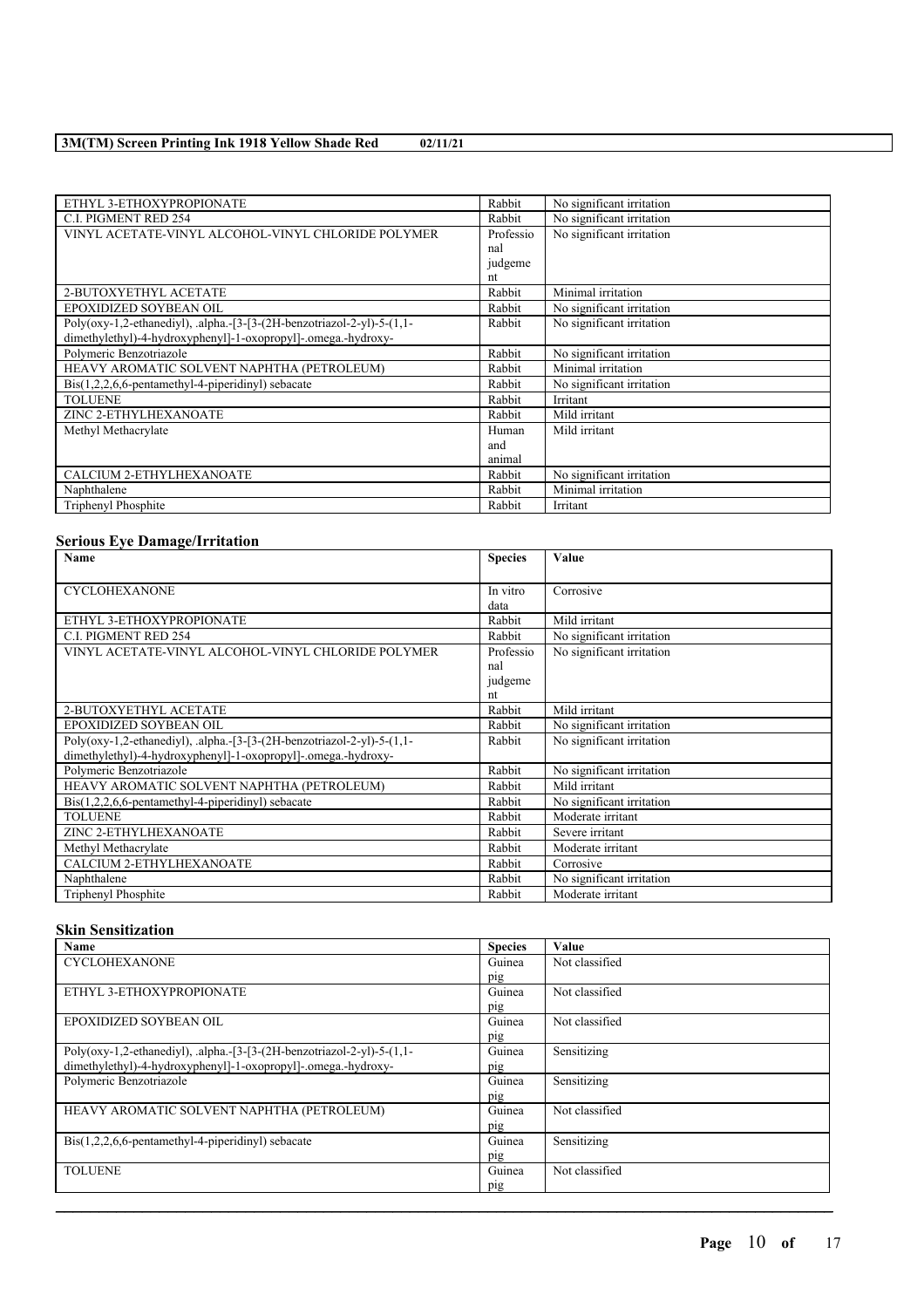| Methyl Methacrylate | Human  | $\cdots$<br>Sensitizing |
|---------------------|--------|-------------------------|
|                     | and    |                         |
|                     | anımal |                         |
| Triphenyl Phosphite | Mouse  | Sensitizing             |

# **Respiratory Sensitization**

| Name                                                   | <b>Species</b> | Value                         |
|--------------------------------------------------------|----------------|-------------------------------|
| $Methyl$ <sup><math>\cdot</math></sup><br>Methacrylate | Human          | $\sim$<br>Not .<br>classified |

## **Germ Cell Mutagenicity**

| <b>Name</b>                                                                                                                             | Route    | Value                                                                           |
|-----------------------------------------------------------------------------------------------------------------------------------------|----------|---------------------------------------------------------------------------------|
| <b>CYCLOHEXANONE</b>                                                                                                                    | In vivo  | Not mutagenic                                                                   |
| <b>CYCLOHEXANONE</b>                                                                                                                    | In Vitro | Some positive data exist, but the data are not<br>sufficient for classification |
| ETHYL 3-ETHOXYPROPIONATE                                                                                                                | In Vitro | Not mutagenic                                                                   |
| EPOXIDIZED SOYBEAN OIL                                                                                                                  | In Vitro | Not mutagenic                                                                   |
| Poly(oxy-1,2-ethanediyl), .alpha.-[3-[3-(2H-benzotriazol-2-yl)-5-(1,1-<br>dimethylethyl)-4-hydroxyphenyl]-1-oxopropyl]-.omega.-hydroxy- | In Vitro | Not mutagenic                                                                   |
| Poly(oxy-1,2-ethanediyl), .alpha.-[3-[3-(2H-benzotriazol-2-yl)-5-(1,1-<br>dimethylethyl)-4-hydroxyphenyl]-1-oxopropyl]-.omega.-hydroxy- | In vivo  | Not mutagenic                                                                   |
| Polymeric Benzotriazole                                                                                                                 | In Vitro | Not mutagenic                                                                   |
| Polymeric Benzotriazole                                                                                                                 | In vivo  | Not mutagenic                                                                   |
| HEAVY AROMATIC SOLVENT NAPHTHA (PETROLEUM)                                                                                              | In Vitro | Not mutagenic                                                                   |
| HEAVY AROMATIC SOLVENT NAPHTHA (PETROLEUM)                                                                                              | In vivo  | Not mutagenic                                                                   |
| $Dis(1,2,2,6,6-pentamethyl-4-piperidinyl)$ sebacate                                                                                     | In Vitro | Not mutagenic                                                                   |
| <b>TOLUENE</b>                                                                                                                          | In Vitro | Not mutagenic                                                                   |
| <b>TOLUENE</b>                                                                                                                          | In vivo  | Not mutagenic                                                                   |
| Methyl Methacrylate                                                                                                                     | In vivo  | Not mutagenic                                                                   |
| Methyl Methacrylate                                                                                                                     | In Vitro | Some positive data exist, but the data are not<br>sufficient for classification |
| CALCIUM 2-ETHYLHEXANOATE                                                                                                                | In Vitro | Not mutagenic                                                                   |

# **Carcinogenicity**

| Name                                       | Route      | <b>Species</b> | Value                                          |
|--------------------------------------------|------------|----------------|------------------------------------------------|
| <b>CYCLOHEXANONE</b>                       | Ingestion  | Multiple       | Some positive data exist, but the data are not |
|                                            |            | animal         | sufficient for classification                  |
|                                            |            | species        |                                                |
| EPOXIDIZED SOYBEAN OIL                     | Ingestion  | Rat            | Not carcinogenic                               |
| HEAVY AROMATIC SOLVENT NAPHTHA (PETROLEUM) | Not.       | Not.           | Carcinogenic                                   |
|                                            | Specified  | applicabl      |                                                |
|                                            |            | e              |                                                |
| <b>TOLUENE</b>                             | Dermal     | Mouse          | Some positive data exist, but the data are not |
|                                            |            |                | sufficient for classification                  |
| <b>TOLUENE</b>                             | Ingestion  | Rat            | Some positive data exist, but the data are not |
|                                            |            |                | sufficient for classification                  |
| <b>TOLUENE</b>                             | Inhalation | Mouse          | Some positive data exist, but the data are not |
|                                            |            |                | sufficient for classification                  |
| Methyl Methacrylate                        | Ingestion  | Rat            | Not carcinogenic                               |
| Methyl Methacrylate                        | Inhalation | Human          | Not carcinogenic                               |
|                                            |            | and            |                                                |
|                                            |            | animal         |                                                |
| Naphthalene                                | Inhalation | Multiple       | Carcinogenic                                   |
|                                            |            | animal         |                                                |
|                                            |            | species        |                                                |

# **Reproductive Toxicity**

# **Reproductive and/or Developmental Effects**

| <b>Name</b>                                                               | Route      | $\mathbf{v}$<br>Value                              | $\sim$<br><b>Species</b> | Result<br>r`est | --<br>Exposure  |
|---------------------------------------------------------------------------|------------|----------------------------------------------------|--------------------------|-----------------|-----------------|
|                                                                           |            |                                                    |                          |                 | <b>Duration</b> |
| <b>NONE</b><br>$\gamma$ $\gamma$ $\gamma$ .<br>OHF<br>$\mathbf{v}$<br>AAI | Inhalation | classified<br>temale<br>Not<br>tor<br>reproduction | Rat                      | `AEL<br>NC      | generation      |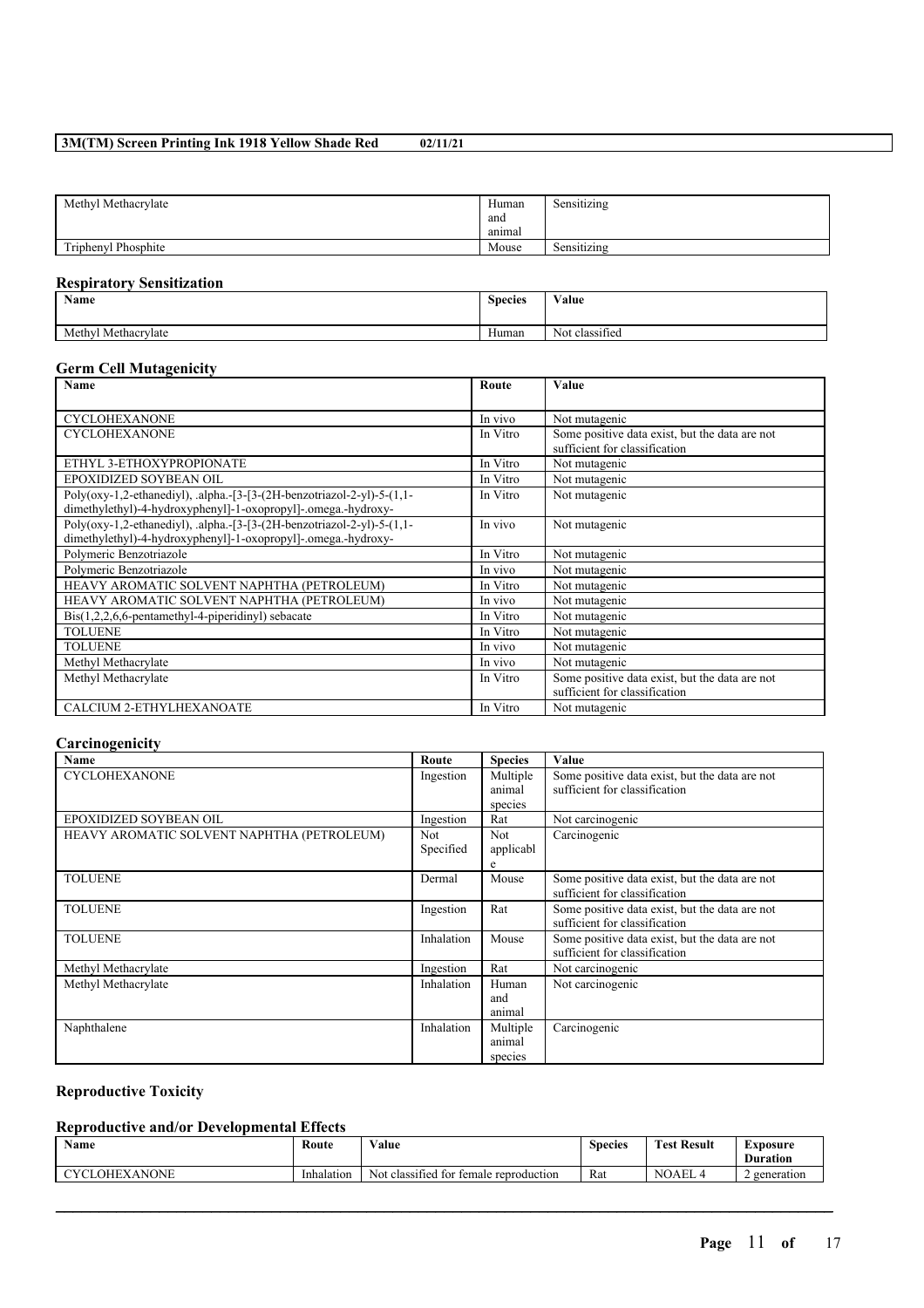|                                                                                                                                                 |                  |                                        |                   | mg/l                            |                                  |
|-------------------------------------------------------------------------------------------------------------------------------------------------|------------------|----------------------------------------|-------------------|---------------------------------|----------------------------------|
| CYCLOHEXANONE                                                                                                                                   | Inhalation       | Not classified for male reproduction   | Rat               | <b>NOAEL 2</b><br>mg/l          | 2 generation                     |
| <b>CYCLOHEXANONE</b>                                                                                                                            | Ingestion        | Not classified for development         | Mouse             | <b>LOAEL 1,100</b>              | during                           |
|                                                                                                                                                 |                  |                                        |                   | mg/kg/day                       | organogenesi<br>$\,$ S           |
| <b>CYCLOHEXANONE</b>                                                                                                                            | Inhalation       | Not classified for development         | Rat               | <b>NOAEL 2</b><br>mg/l          | 2 generation                     |
| EPOXIDIZED SOYBEAN OIL                                                                                                                          | Ingestion        | Not classified for female reproduction | Rat               | <b>NOAEL 1,000</b><br>mg/kg/day | 1 generation                     |
| EPOXIDIZED SOYBEAN OIL                                                                                                                          | Ingestion        | Not classified for male reproduction   | Rat               | <b>NOAEL 1.000</b><br>mg/kg/day | 1 generation                     |
| EPOXIDIZED SOYBEAN OIL                                                                                                                          | Ingestion        | Not classified for development         | Rat               | <b>NOAEL 1,000</b><br>mg/kg/day | 1 generation                     |
| Poly(oxy-1,2-ethanediyl), .alpha.-[3-[3-(2H-<br>benzotriazol-2-yl)-5-(1,1-dimethylethyl)-4-<br>hydroxyphenyl]-1-oxopropyl]-.omega.-<br>hydroxy- | Ingestion        | Not classified for female reproduction | Rat               | <b>NOAEL 100</b><br>mg/kg/day   | premating<br>into lactation      |
| Poly(oxy-1,2-ethanediyl), .alpha.-[3-[3-(2H-<br>benzotriazol-2-yl)-5-(1,1-dimethylethyl)-4-<br>hydroxyphenyl]-1-oxopropyl]-.omega.-<br>hydroxy- | Ingestion        | Not classified for male reproduction   | Rat               | NOAEL 100<br>mg/kg/day          | $115$ days                       |
| Poly(oxy-1,2-ethanediyl), .alpha.-[3-[3-(2H-<br>benzotriazol-2-yl)-5-(1,1-dimethylethyl)-4-<br>hydroxyphenyl]-1-oxopropyl]-.omega.-<br>hydroxy- | Ingestion        | Not classified for development         | Rat               | <b>NOAEL 2</b><br>mg/kg/day     | premating<br>into lactation      |
| Polymeric Benzotriazole                                                                                                                         | Ingestion        | Not classified for female reproduction | Rat               | <b>NOAEL 100</b><br>mg/kg/day   | premating<br>into lactation      |
| Polymeric Benzotriazole                                                                                                                         | Ingestion        | Not classified for male reproduction   | Rat               | <b>NOAEL 100</b><br>mg/kg/day   | 115 days                         |
| Polymeric Benzotriazole                                                                                                                         | Ingestion        | Not classified for development         | Rat               | <b>NOAEL 2</b><br>mg/kg/day     | premating<br>into lactation      |
| HEAVY AROMATIC SOLVENT<br>NAPHTHA (PETROLEUM)                                                                                                   | Not<br>Specified | Not classified for female reproduction | Rat               | <b>NOAEL Not</b><br>available   | 2 generation                     |
| HEAVY AROMATIC SOLVENT<br>NAPHTHA (PETROLEUM)                                                                                                   | Not<br>Specified | Not classified for male reproduction   | $\overline{R}$ at | <b>NOAEL Not</b><br>available   | 2 generation                     |
| HEAVY AROMATIC SOLVENT<br>NAPHTHA (PETROLEUM)                                                                                                   | Not<br>Specified | Not classified for development         | Rat               | <b>NOAEL Not</b><br>available   | 2 generation                     |
| <b>TOLUENE</b>                                                                                                                                  | Inhalation       | Not classified for female reproduction | Human             | <b>NOAEL Not</b><br>available   | occupational<br>exposure         |
| <b>TOLUENE</b>                                                                                                                                  | Inhalation       | Not classified for male reproduction   | Rat               | <b>NOAEL 2.3</b><br>mg/l        | 1 generation                     |
| <b>TOLUENE</b>                                                                                                                                  | Ingestion        | Toxic to development                   | Rat               | LOAEL 520<br>mg/kg/day          | during<br>gestation              |
| <b>TOLUENE</b>                                                                                                                                  | Inhalation       | Toxic to development                   | Human             | <b>NOAEL Not</b><br>available   | poisoning<br>and/or abuse        |
| ZINC 2-ETHYLHEXANOATE                                                                                                                           | Ingestion        | Toxic to female reproduction           | $\overline{Rat}$  | <b>NOAEL 300</b><br>mg/kg/day   | 1 generation                     |
| ZINC 2-ETHYLHEXANOATE                                                                                                                           | Ingestion        | Toxic to male reproduction             | Rat               | <b>NOAEL 300</b><br>mg/kg/day   | 1 generation                     |
| ZINC 2-ETHYLHEXANOATE                                                                                                                           | Ingestion        | Toxic to development                   | Rat               | <b>NOAEL 100</b><br>mg/kg/day   | 1 generation                     |
| Methyl Methacrylate                                                                                                                             | Inhalation       | Not classified for male reproduction   | Mouse             | <b>NOAEL 36.9</b><br>mg/l       |                                  |
| Methyl Methacrylate                                                                                                                             | Inhalation       | Not classified for development         | Rat               | <b>NOAEL 8.3</b><br>mg/l        | during<br>organogenesi<br>$\,$ s |
| CALCIUM 2-ETHYLHEXANOATE                                                                                                                        | Ingestion        | Toxic to female reproduction           | Rat               | <b>NOAEL 300</b><br>mg/kg/day   | 1 generation                     |
| CALCIUM 2-ETHYLHEXANOATE                                                                                                                        | Ingestion        | Toxic to male reproduction             | Rat               | <b>NOAEL 300</b><br>mg/kg/day   | 1 generation                     |
| CALCIUM 2-ETHYLHEXANOATE                                                                                                                        | Ingestion        | Toxic to development                   | Rat               | <b>NOAEL 100</b><br>mg/kg/day   | 1 generation                     |

 $\mathcal{L}_\mathcal{L} = \mathcal{L}_\mathcal{L} = \mathcal{L}_\mathcal{L} = \mathcal{L}_\mathcal{L} = \mathcal{L}_\mathcal{L} = \mathcal{L}_\mathcal{L} = \mathcal{L}_\mathcal{L} = \mathcal{L}_\mathcal{L} = \mathcal{L}_\mathcal{L} = \mathcal{L}_\mathcal{L} = \mathcal{L}_\mathcal{L} = \mathcal{L}_\mathcal{L} = \mathcal{L}_\mathcal{L} = \mathcal{L}_\mathcal{L} = \mathcal{L}_\mathcal{L} = \mathcal{L}_\mathcal{L} = \mathcal{L}_\mathcal{L}$ 

# **Target Organ(s)**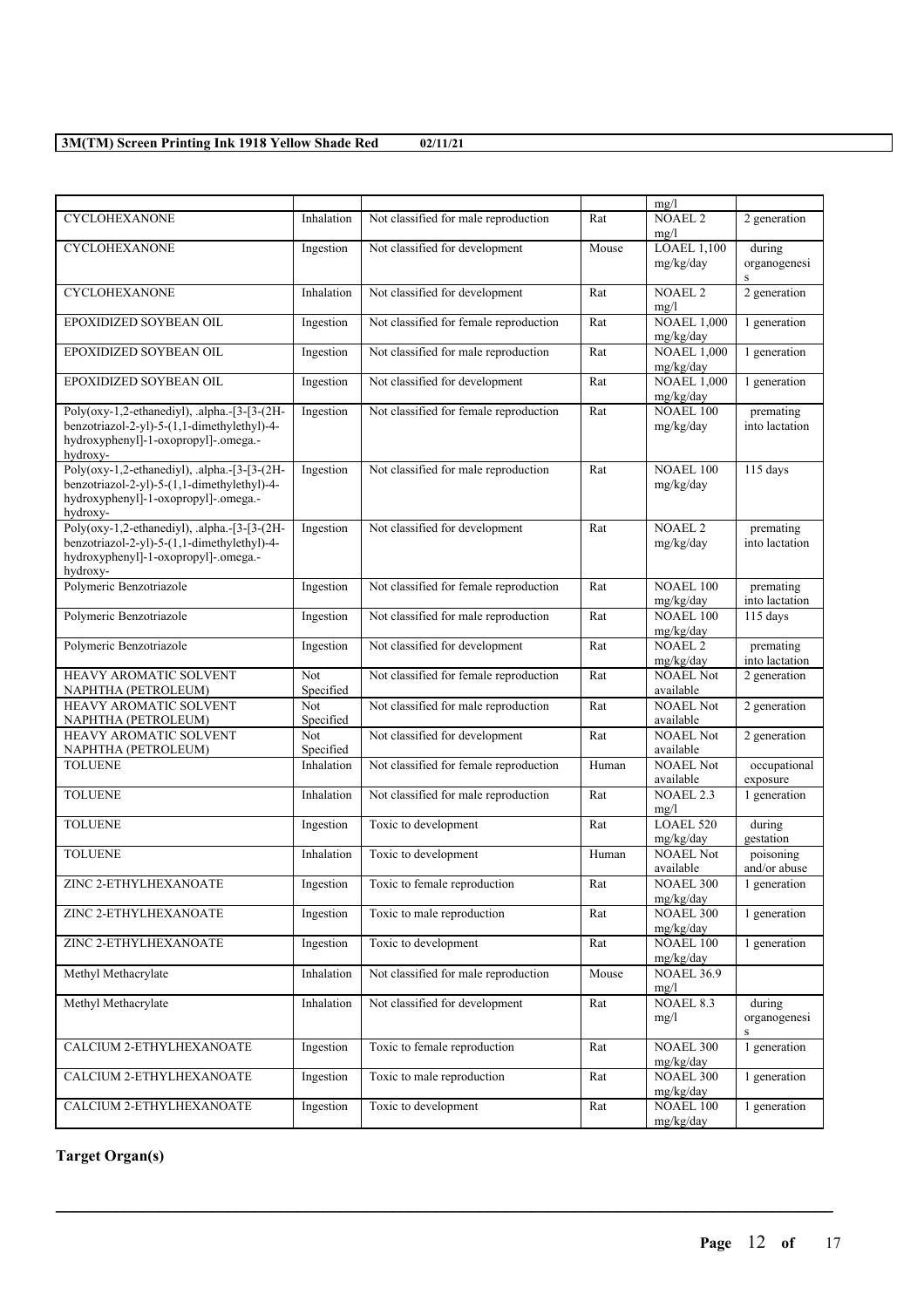| Specific Target Organ Tuxicity - single exposure               |            |                                                                                                                                                    |                                                                                    |                                                         |                               |                                    |
|----------------------------------------------------------------|------------|----------------------------------------------------------------------------------------------------------------------------------------------------|------------------------------------------------------------------------------------|---------------------------------------------------------|-------------------------------|------------------------------------|
| Name                                                           | Route      | <b>Target Organ(s)</b>                                                                                                                             | Value                                                                              | <b>Species</b>                                          | <b>Test Result</b>            | <b>Exposure</b><br><b>Duration</b> |
| CYCLOHEXANONE                                                  | Inhalation | central nervous<br>system depression                                                                                                               | May cause drowsiness or<br>dizziness                                               | Guinea<br>pig                                           | LOAEL 16.1<br>mg/l            | 6 hours                            |
| <b>CYCLOHEXANONE</b>                                           | Inhalation | respiratory irritation                                                                                                                             | Some positive data exist, but the<br>data are not sufficient for<br>classification | Human                                                   | <b>NOAEL Not</b><br>available |                                    |
| CYCLOHEXANONE                                                  | Ingestion  | central nervous<br>system depression                                                                                                               | May cause drowsiness or<br>dizziness                                               | Professio<br>nal<br>judgeme<br>$\mathop{\hbox{\rm nt}}$ | <b>NOAEL Not</b><br>available |                                    |
| 2-BUTOXYETHYL<br><b>ACETATE</b>                                | Dermal     | kidney and/or<br>bladder                                                                                                                           | Not classified                                                                     | Rabbit                                                  | <b>NOAEL Not</b><br>available | 24 hours                           |
| 2-BUTOXYETHYL<br><b>ACETATE</b>                                | Dermal     | blood                                                                                                                                              | Not classified                                                                     | Rabbit                                                  | <b>LOAEL</b><br>3,191 mg/kg   | 24 hours                           |
| 2-BUTOXYETHYL<br><b>ACETATE</b>                                | Dermal     | heart   endocrine<br>system  <br>hematoppoitic<br>system   liver  <br>nervous system                                                               | Not classified                                                                     | Rabbit                                                  | <b>NOAEL</b><br>10,000 mg/kg  | 24 hours                           |
| 2-BUTOXYETHYL<br><b>ACETATE</b>                                | Inhalation | central nervous<br>system depression                                                                                                               | Some positive data exist, but the<br>data are not sufficient for<br>classification | similar<br>compoun<br>ds                                | <b>NOAEL Not</b><br>available |                                    |
| 2-BUTOXYETHYL<br><b>ACETATE</b>                                | Inhalation | blood   heart  <br>endocrine system  <br>hematoppoitic<br>system   liver  <br>nervous system  <br>kidney and/or<br>bladder   respiratory<br>system | Not classified                                                                     | Multiple<br>animal<br>species                           | <b>NOAEL 2.6</b><br>mg/l      | 4 hours                            |
| 2-BUTOXYETHYL<br><b>ACETATE</b>                                | Ingestion  | blood                                                                                                                                              | Some positive data exist, but the<br>data are not sufficient for<br>classification | Rat                                                     | <b>LOAEL</b><br>$2,400$ mg/kg | not applicable                     |
| 2-BUTOXYETHYL<br><b>ACETATE</b>                                | Ingestion  | hematoppoitic<br>system                                                                                                                            | Not classified                                                                     | Rat                                                     | <b>NOAEL</b><br>$2,400$ mg/kg | not applicable                     |
| 2-BUTOXYETHYL<br><b>ACETATE</b>                                | Ingestion  | kidney and/or<br>bladder                                                                                                                           | Not classified                                                                     | Rat                                                     | <b>LOAEL</b><br>2,400 mg/kg   | not applicable                     |
| 2-BUTOXYETHYL<br><b>ACETATE</b>                                | Ingestion  | heart   liver  <br>nervous system                                                                                                                  | Not classified                                                                     | Rat                                                     | <b>NOAEL</b><br>3,000 mg/kg   | not applicable                     |
| <b>HEAVY AROMATIC</b><br><b>SOLVENT NAPHTHA</b><br>(PETROLEUM) | Inhalation | central nervous<br>system depression                                                                                                               | May cause drowsiness or<br>dizziness                                               | Human<br>and<br>animal                                  | <b>NOAEL Not</b><br>available |                                    |
| <b>TOLUENE</b>                                                 | Inhalation | central nervous<br>system depression                                                                                                               | May cause drowsiness or<br>dizziness                                               | Human                                                   | <b>NOAEL Not</b><br>available |                                    |
| <b>TOLUENE</b>                                                 | Inhalation | respiratory irritation                                                                                                                             | Some positive data exist, but the<br>data are not sufficient for<br>classification | Human                                                   | <b>NOAEL Not</b><br>available |                                    |
| <b>TOLUENE</b>                                                 | Inhalation | immune system                                                                                                                                      | Not classified                                                                     | Mouse                                                   | <b>NOAEL</b><br>$0.004$ mg/l  | 3 hours                            |
| <b>TOLUENE</b>                                                 | Ingestion  | central nervous<br>system depression                                                                                                               | May cause drowsiness or<br>dizziness                                               | Human                                                   | <b>NOAEL Not</b><br>available | poisoning<br>and/or abuse          |
| ZINC <sub>2</sub> -<br><b>ETHYLHEXANOATE</b>                   | Inhalation | respiratory irritation                                                                                                                             | Some positive data exist, but the<br>data are not sufficient for<br>classification | similar<br>health<br>hazards                            | NOAEL not<br>available        |                                    |
| Methyl Methacrylate                                            | Inhalation | respiratory irritation                                                                                                                             | May cause respiratory irritation                                                   | Human                                                   | <b>NOAEL Not</b><br>available | occupational<br>exposure           |
| CALCIUM 2-<br><b>ETHYLHEXANOATE</b>                            | Inhalation | respiratory irritation                                                                                                                             | Some positive data exist, but the<br>data are not sufficient for<br>classification | similar<br>health<br>hazards                            | NOAEL not<br>available        |                                    |
| Naphthalene                                                    | Ingestion  | blood                                                                                                                                              | Causes damage to organs                                                            | Human                                                   | <b>NOAEL Not</b><br>available | poisoning<br>and/or abuse          |

# **Specific Target Organ Toxicity - single exposure**

# **Specific Target Organ Toxicity - repeated exposure**

| <b>Name</b> | Route | Target Organ(s) | Value | <b>Species</b> | <b>Fest Result</b><br><b>CONTRACTOR</b> | Exposure<br><b>Duration</b> |
|-------------|-------|-----------------|-------|----------------|-----------------------------------------|-----------------------------|
|             |       |                 |       |                |                                         |                             |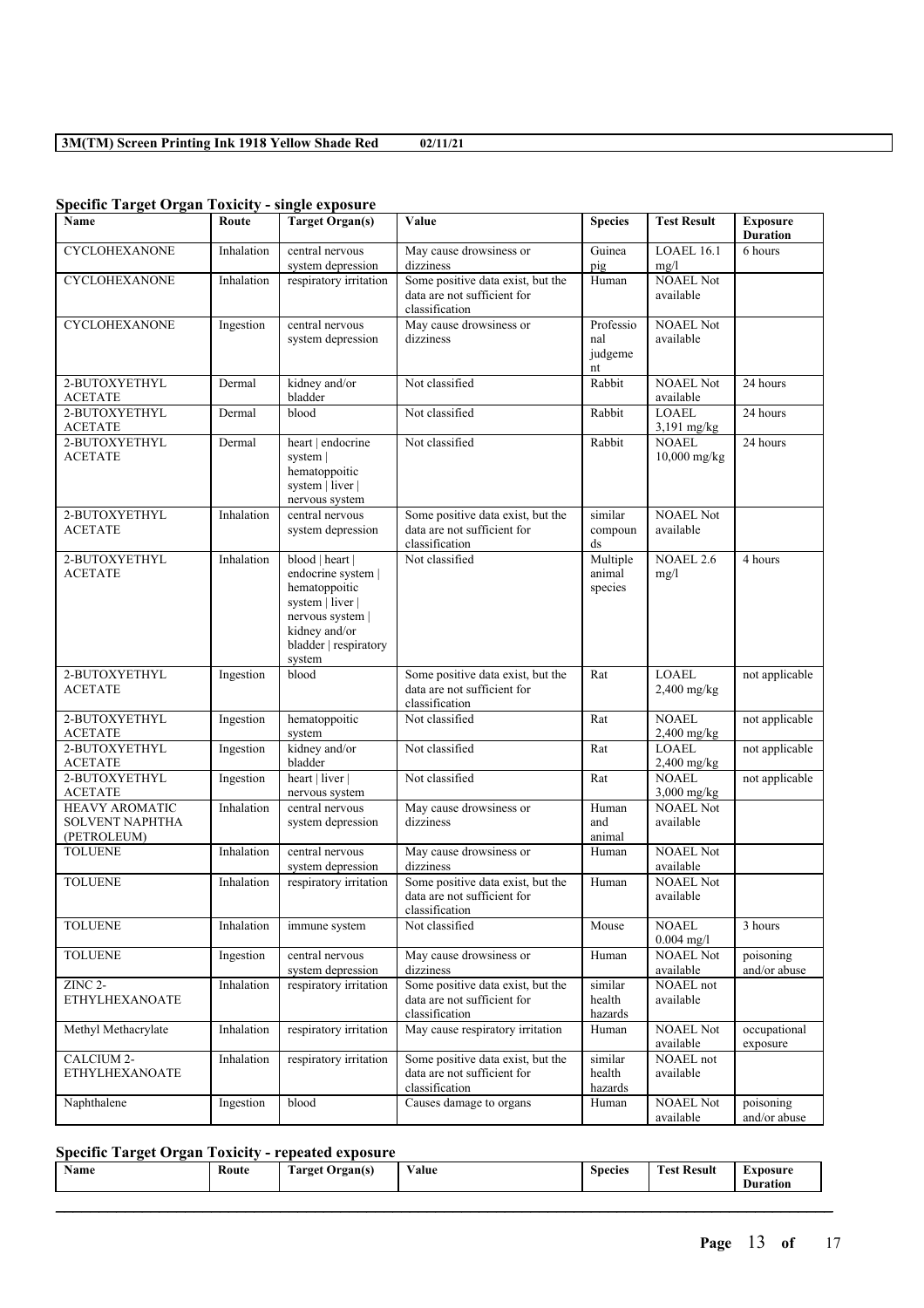| <b>CYCLOHEXANONE</b>                                                                                                                                                          | Inhalation | liver   kidney and/or<br>bladder                                                                             | Not classified                                                         | Rabbit                        | <b>NOAEL 0.76</b><br>mg/l          | 50 days   |
|-------------------------------------------------------------------------------------------------------------------------------------------------------------------------------|------------|--------------------------------------------------------------------------------------------------------------|------------------------------------------------------------------------|-------------------------------|------------------------------------|-----------|
| <b>CYCLOHEXANONE</b>                                                                                                                                                          | Ingestion  | liver                                                                                                        | Not classified                                                         | Mouse                         | <b>NOAEL</b><br>4,800<br>mg/kg/day | 90 days   |
| ETHYL 3-<br><b>ETHOXYPROPIONATE</b>                                                                                                                                           | Inhalation | hematopoietic<br>system                                                                                      | Not classified                                                         | Rat                           | NOAEL 6<br>mg/l                    | 90 days   |
| ETHYL 3-<br><b>ETHOXYPROPIONATE</b>                                                                                                                                           | Inhalation | nervous system  <br>heart   liver  <br>immune system  <br>kidney and/or<br>bladder                           | Not classified                                                         | Rat                           | NOAEL 6<br>mg/l                    | 17 days   |
| ETHYL 3-<br><b>ETHOXYPROPIONATE</b>                                                                                                                                           | Ingestion  | liver                                                                                                        | Not classified                                                         | Rat                           | <b>NOAEL</b><br>1,000<br>mg/kg/day | 17 days   |
| ETHYL 3-<br><b>ETHOXYPROPIONATE</b>                                                                                                                                           | Ingestion  | hematopoietic<br>system                                                                                      | Not classified                                                         | Rat                           | <b>NOAEL</b><br>1,000<br>mg/kg/day | 28 days   |
| ETHYL 3-<br><b>ETHOXYPROPIONATE</b>                                                                                                                                           | Ingestion  | kidney and/or<br>bladder   respiratory<br>system                                                             | Not classified                                                         | Rat                           | <b>NOAEL</b><br>1,000<br>mg/kg/day | 17 days   |
| 2-BUTOXYETHYL<br><b>ACETATE</b>                                                                                                                                               | Inhalation | blood                                                                                                        | May cause damage to organs<br>though prolonged or repeated<br>exposure | Multiple<br>animal<br>species | $NOAEL$ <sub>0.7</sub><br>mg/l     | 10 months |
| 2-BUTOXYETHYL<br><b>ACETATE</b>                                                                                                                                               | Inhalation | kidney and/or<br>bladder                                                                                     | Not classified                                                         | Multiple<br>animal<br>species | LOAEL 0.7<br>mg/l                  | 10 months |
| 2-BUTOXYETHYL<br><b>ACETATE</b>                                                                                                                                               | Inhalation | heart   endocrine<br>system  <br>hematopoietic<br>system   liver  <br>nervous system  <br>respiratory system | Not classified                                                         | Multiple<br>animal<br>species | NOAEL <sub>0.7</sub><br>mg/l       | 10 months |
| EPOXIDIZED SOYBEAN<br>ОIL                                                                                                                                                     | Ingestion  | liver   kidney and/or<br>bladder                                                                             | Not classified                                                         | Rat                           | <b>NOAEL</b><br>1,250<br>mg/kg/day | 2 years   |
| Poly( $oxy-1,2$ -<br>ethanediyl), .alpha.-[3-[3-<br>(2H-benzotriazol-2-yl)-5-<br>$(1,1$ -dimethylethyl)-4-<br>hydroxyphenyl]-1-<br>oxopropyl]-.omega.-<br>hydroxy-            | Ingestion  | kidney and/or<br>bladder                                                                                     | Not classified                                                         | Rat                           | <b>NOAEL</b> not<br>available      | 28 days   |
| Poly( $\overline{oxy-1,2}$ -<br>ethanediyl), .alpha.-[3-[3-<br>(2H-benzotriazol-2-yl)-5-<br>$(1,1$ -dimethylethyl)-4-<br>hydroxyphenyl -1-<br>oxopropyl]-.omega.-<br>hydroxy- | Ingestion  | hematopoietic<br>system                                                                                      | Not classified                                                         | Rat                           | <b>NOAEL 50</b><br>mg/kg/day       | 90 days   |
| Poly( $oxy-1,2$ -<br>ethanediyl), .alpha.-[3-[3-<br>(2H-benzotriazol-2-yl)-5-<br>$(1,1$ -dimethylethyl)-4-<br>hydroxyphenyl]-1-<br>oxopropyl]-.omega.-<br>hydroxy-            | Ingestion  | liver                                                                                                        | Not classified                                                         | Rat                           | NOAEL10<br>mg/kg/day               | 28 days   |
| $Poly(0xy-1,2-$<br>ethanediyl), .alpha.-[3-[3-<br>(2H-benzotriazol-2-yl)-5-<br>$(1,1$ -dimethylethyl)-4-<br>hydroxyphenyl]-1-<br>oxopropyl]-.omega.-<br>hydroxy-              | Ingestion  | eyes                                                                                                         | Not classified                                                         | Rat                           | <b>NOAEL 50</b><br>mg/kg/day       | 90 days   |
| Polymeric Benzotriazole                                                                                                                                                       | Ingestion  | kidney and/or<br>bladder                                                                                     | Not classified                                                         | Rat                           | <b>NOAEL</b> not<br>available      | 28 days   |
| Polymeric Benzotriazole                                                                                                                                                       | Ingestion  | hematopoietic<br>system                                                                                      | Not classified                                                         | Rat                           | <b>NOAEL 50</b><br>mg/kg/day       | 90 days   |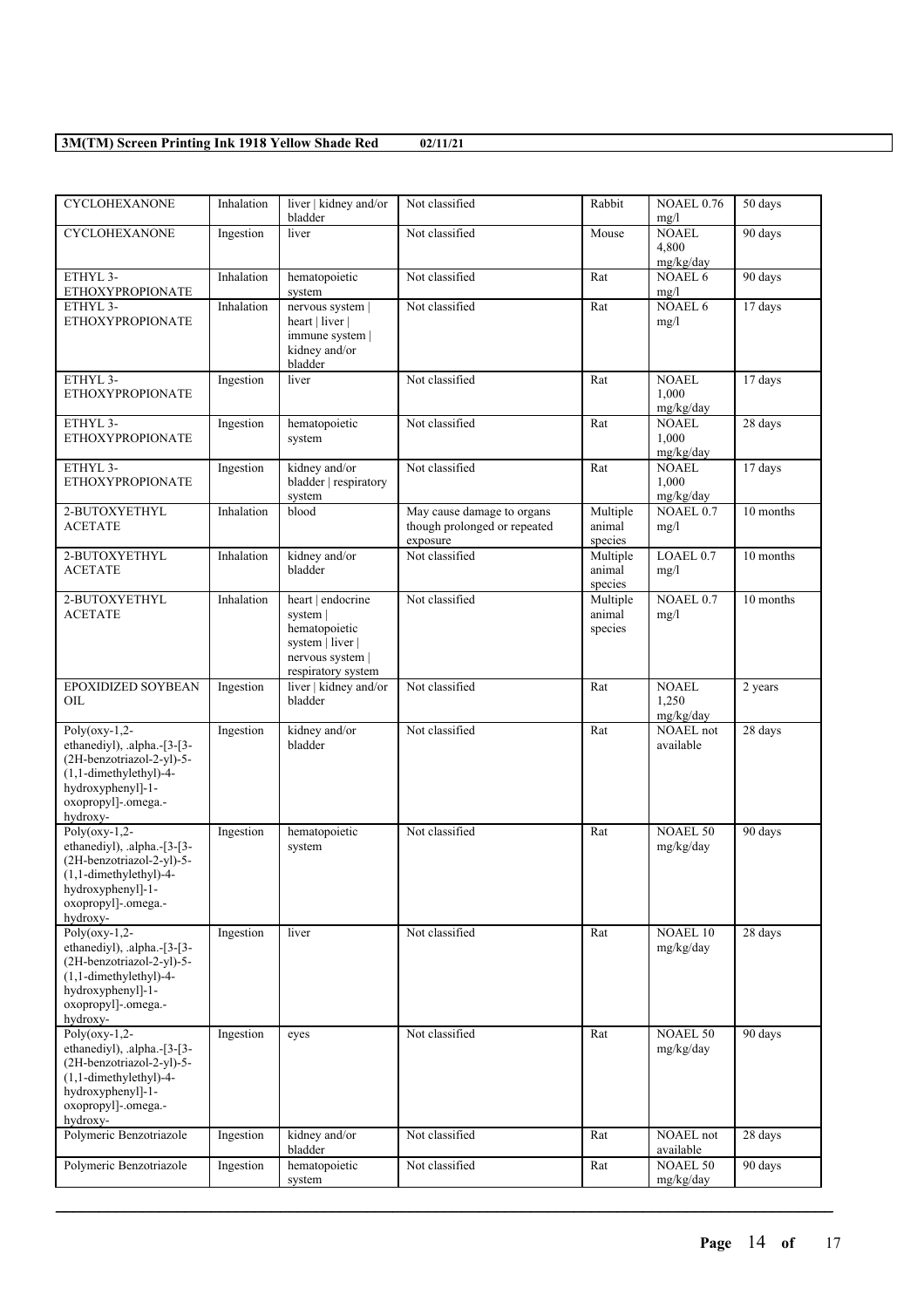| Polymeric Benzotriazole | Ingestion  | liver                              | Not classified                                                    | Rat              | <b>NOAEL 10</b><br>mg/kg/day  | 28 days                   |
|-------------------------|------------|------------------------------------|-------------------------------------------------------------------|------------------|-------------------------------|---------------------------|
| Polymeric Benzotriazole | Ingestion  | eyes                               | Not classified                                                    | Rat              | <b>NOAEL 50</b><br>mg/kg/day  | 90 days                   |
| <b>TOLUENE</b>          | Inhalation | auditory system                    | Causes damage to organs through                                   | Human            | <b>NOAEL Not</b>              | poisoning                 |
|                         |            | eyes   olfactory<br>system         | prolonged or repeated exposure                                    |                  | available                     | and/or abuse              |
| <b>TOLUENE</b>          | Inhalation | nervous system                     | May cause damage to organs                                        | Human            | <b>NOAEL Not</b>              | poisoning                 |
|                         |            |                                    | though prolonged or repeated<br>exposure                          |                  | available                     | and/or abuse              |
| <b>TOLUENE</b>          | Inhalation | respiratory system                 | Some positive data exist, but the                                 | Rat              | LOAEL 2.3                     | 15 months                 |
|                         |            |                                    | data are not sufficient for<br>classification                     |                  | mg/l                          |                           |
| <b>TOLUENE</b>          | Inhalation | heart   liver   kidney             | Not classified                                                    | Rat              | <b>NOAEL 11.3</b>             | 15 weeks                  |
| <b>TOLUENE</b>          | Inhalation | and/or bladder                     | Not classified                                                    |                  | mg/l<br>NOAEL 1.1             | 4 weeks                   |
|                         |            | endocrine system                   |                                                                   | Rat              | mg/l                          |                           |
| <b>TOLUENE</b>          | Inhalation | immune system                      | Not classified                                                    | Mouse            | <b>NOAEL Not</b><br>available | 20 days                   |
| <b>TOLUENE</b>          | Inhalation | bone, teeth, nails,<br>and/or hair | Not classified                                                    | Mouse            | NOAEL 1.1<br>mg/l             | 8 weeks                   |
| <b>TOLUENE</b>          | Inhalation | hematopoietic                      | Not classified                                                    | Human            | <b>NOAEL Not</b>              | occupational              |
|                         |            | system   vascular                  |                                                                   |                  | available                     | exposure                  |
| <b>TOLUENE</b>          | Inhalation | system<br>gastrointestinal tract   | Not classified                                                    | Multiple         | <b>NOAEL 11.3</b>             | 15 weeks                  |
|                         |            |                                    |                                                                   | animal           | mg/l                          |                           |
|                         |            |                                    |                                                                   | species          |                               |                           |
| <b>TOLUENE</b>          | Ingestion  | nervous system                     | Some positive data exist, but the<br>data are not sufficient for  | Rat              | NOAEL 625<br>mg/kg/day        | 13 weeks                  |
|                         |            |                                    | classification                                                    |                  |                               |                           |
| <b>TOLUENE</b>          | Ingestion  | heart                              | Not classified                                                    | Rat              | <b>NOAEL</b>                  | 13 weeks                  |
|                         |            |                                    |                                                                   |                  | 2,500<br>mg/kg/day            |                           |
| <b>TOLUENE</b>          | Ingestion  | liver   kidney and/or              | Not classified                                                    | Multiple         | <b>NOAEL</b>                  | 13 weeks                  |
|                         |            | bladder                            |                                                                   | animal           | 2,500                         |                           |
| <b>TOLUENE</b>          |            | hematopoietic                      | Not classified                                                    | species<br>Mouse | mg/kg/day<br><b>NOAEL 600</b> | 14 days                   |
|                         | Ingestion  | system                             |                                                                   |                  | mg/kg/day                     |                           |
| <b>TOLUENE</b>          | Ingestion  | endocrine system                   | Not classified                                                    | Mouse            | <b>NOAEL 105</b>              | 28 days                   |
| <b>TOLUENE</b>          |            |                                    | Not classified                                                    | Mouse            | mg/kg/day<br><b>NOAEL 105</b> | 4 weeks                   |
|                         | Ingestion  | immune system                      |                                                                   |                  | mg/kg/day                     |                           |
| Methyl Methacrylate     | Dermal     | peripheral nervous                 | Not classified                                                    | Human            | <b>NOAEL Not</b>              | occupational              |
|                         |            | system                             |                                                                   |                  | available                     | exposure                  |
| Methyl Methacrylate     | Inhalation | olfactory system                   | Causes damage to organs through<br>prolonged or repeated exposure | Human            | <b>NOAEL Not</b><br>available | occupational<br>exposure  |
| Methyl Methacrylate     | Inhalation | kidney and/or                      | Not classified                                                    | Multiple         | <b>NOAEL Not</b>              | 14 weeks                  |
|                         |            | bladder                            |                                                                   | animal           | available                     |                           |
| Methyl Methacrylate     | Inhalation | liver                              | Not classified                                                    | species<br>Mouse | <b>NOAEL 12.3</b>             | 14 weeks                  |
|                         |            |                                    |                                                                   |                  | mg/l                          |                           |
| Methyl Methacrylate     | Inhalation | respiratory system                 | Not classified                                                    | Human            | <b>NOAEL Not</b><br>available | occupational<br>exposure  |
| Naphthalene             | Dermal     | blood                              | Causes damage to organs through                                   | Human            | <b>NOAEL Not</b>              | poisoning                 |
|                         |            |                                    | prolonged or repeated exposure                                    |                  | available                     | and/or abuse              |
| Naphthalene             | Dermal     | eyes                               | Not classified                                                    | Human            | NOAEL Not<br>available        | occupational<br>exposure  |
| Naphthalene             | Inhalation | respiratory system                 | Causes damage to organs through                                   | Rat              | LOAEL 0.01                    | 13 weeks                  |
|                         |            |                                    | prolonged or repeated exposure                                    |                  | mg/l                          |                           |
| Naphthalene             | Inhalation | blood                              | Causes damage to organs through<br>prolonged or repeated exposure | Human            | <b>NOAEL Not</b><br>available | poisoning<br>and/or abuse |
| Naphthalene             | Inhalation | eyes                               | Not classified                                                    | Human            | <b>NOAEL Not</b>              | occupational              |
|                         |            |                                    |                                                                   |                  | available                     | exposure                  |
| Naphthalene             | Ingestion  | blood                              | Causes damage to organs through<br>prolonged or repeated exposure | Human            | NOAEL Not<br>available        | poisoning<br>and/or abuse |
| Naphthalene             | Ingestion  | eyes                               | May cause damage to organs                                        | Rabbit           | <b>LOAEL 500</b>              | 15 days                   |
|                         |            |                                    | though prolonged or repeated                                      |                  | mg/kg/day                     |                           |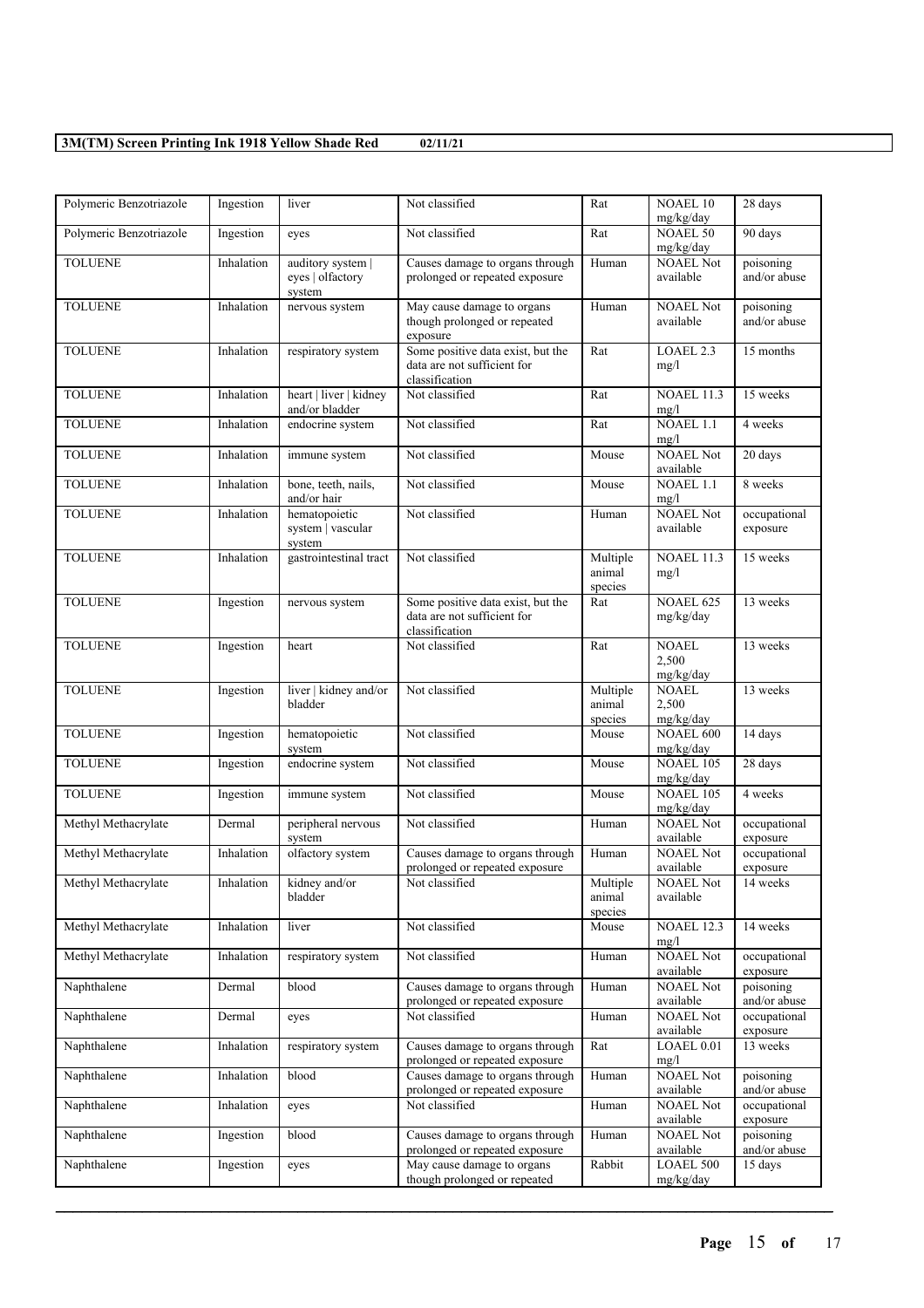|                     |           |                | exposure                                                               |     |                       |         |
|---------------------|-----------|----------------|------------------------------------------------------------------------|-----|-----------------------|---------|
| Triphenyl Phosphite | Ingestion | nervous system | May cause damage to organs<br>though prolonged or repeated<br>exposure | Rat | NOAEL 15<br>mg/kg/day | 28 days |

### **Aspiration Hazard**

| Name                                                                                                           | $\mathbf{v}$<br>⁄ alue |
|----------------------------------------------------------------------------------------------------------------|------------------------|
| .EUM)<br>$\cdot$ NAPHT<br>AVV<br><b>PET</b><br>НE<br><b>AROMA</b><br>TIC<br>™Rι<br>N<br>. НА<br>ਾ<br>SUI<br>۰. | Aspiration hazard      |
| <b>TOLUENE</b><br>$\mathbf{r}$                                                                                 | Aspiration hazard      |

Please contact the address or phone number listed on the first page of the SDS for additional toxicological information **on this material and/or its components.**

# **SECTION 12: Ecological information**

## **Ecotoxicological information**

Please contact the address or phone number listed on the first page of the SDS for additional ecotoxicological information on this material and/or its components.

## **Chemical fate information**

Please contact the address or phone number listed on the first page of the SDS for additional chemical fate information on this material and/or its components.

# **SECTION 13: Disposal considerations**

## **13.1. Disposal methods**

Dispose of contents/ container in accordance with the local/regional/national/international regulations.

Incinerate in a permitted waste incineration facility. Combustion products will include halogen acid (HCl/HF/HBr). Facility must be capable of handling halogenated materials. As a disposal alternative, utilize an acceptable permitted waste disposal facility. Empty drums/barrels/containers used for transporting and handling hazardous chemicals (chemical substances/mixtures/preparations classified as Hazardous as per applicable regulations) shall be considered, stored, treated & disposed of as hazardous wastes unless otherwise defined by applicable waste regulations. Consult with the respective regulating authorities to determine the available treatment and disposal facilities.

 $\mathcal{L}_\mathcal{L} = \mathcal{L}_\mathcal{L} = \mathcal{L}_\mathcal{L} = \mathcal{L}_\mathcal{L} = \mathcal{L}_\mathcal{L} = \mathcal{L}_\mathcal{L} = \mathcal{L}_\mathcal{L} = \mathcal{L}_\mathcal{L} = \mathcal{L}_\mathcal{L} = \mathcal{L}_\mathcal{L} = \mathcal{L}_\mathcal{L} = \mathcal{L}_\mathcal{L} = \mathcal{L}_\mathcal{L} = \mathcal{L}_\mathcal{L} = \mathcal{L}_\mathcal{L} = \mathcal{L}_\mathcal{L} = \mathcal{L}_\mathcal{L}$ 

**EPA Hazardous Waste Number (RCRA):** D001 (Ignitable), D018 (Benzene), D043 (Vinyl chloride)

# **SECTION 14: Transport Information**

For Transport Information, please visit http://3M.com/Transportinfo or call 1-800-364-3577 or 651-737-6501.

# **SECTION 15: Regulatory information**

## **15.1. US Federal Regulations**

Contact 3M for more information.

## **EPCRA 311/312 Hazard Classifications:**

### **Physical Hazards**

Flammable (gases, aerosols, liquids, or solids)

## **Health Hazards**

**Carcinogenicity**